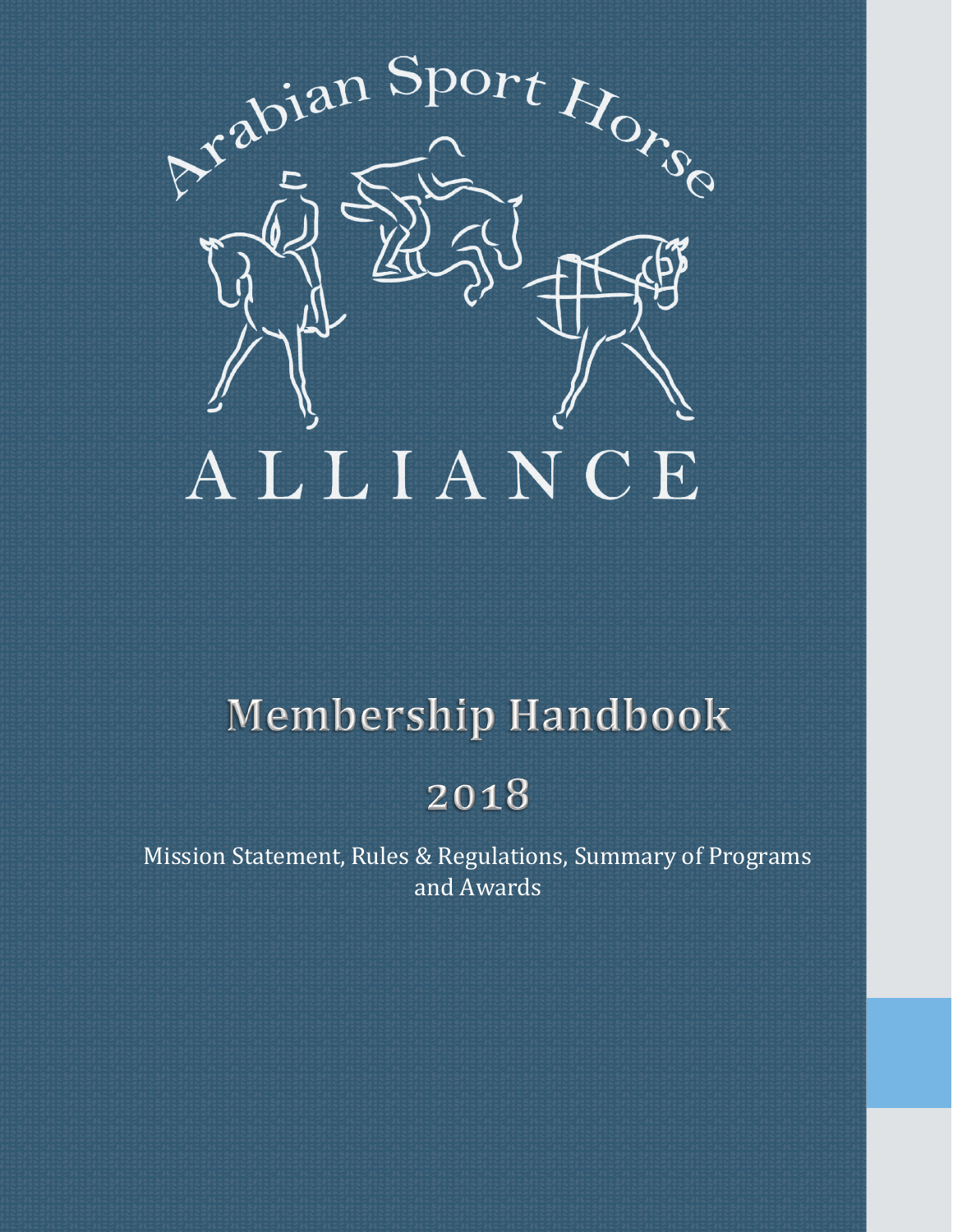# ARABIAN SPORT HORSE ALLIANCE

# MEMBERSHIP HANDBOOK

# 2018

The Arabian Sport Horse Alliance, Inc. is an independent organization dedicated to promoting Arabians, Anglo-Arabians, Shagya-Arabians, and part-bred Arabians in sport horse and sport pony breeding and as performance horses in the disciplines of dressage, eventing, hunters, jumpers, endurance, combined driving, driven dressage, western dressage, and in affiliated inhand and suitability classes.

Arabian-bred sport horses make excellent partners and contribute desirable qualities in sport horse breeding including stamina, rideability, intelligence, agility, soundness, longevity, refinement, and elegance. The Alliance supports efforts to recognize Arabian-bred sport horses in all competition venues and in all registries that utilize Arabian lineages to produce sport horses and sport ponies.

## Breeds:

Arabian

Anglo-Arabian

Shagya-Arabian

Sport horses and ponies with a minimium 25% Arabian or Shagya lineage

# Disciplines:

**Dressage** Eventing **Hunters** Driven Dressage **Endurance Jumpers** Combined Driving Western Dressage Carriage Driving Sport Horse Suitability (Under Saddle) Sport Horse In-Hand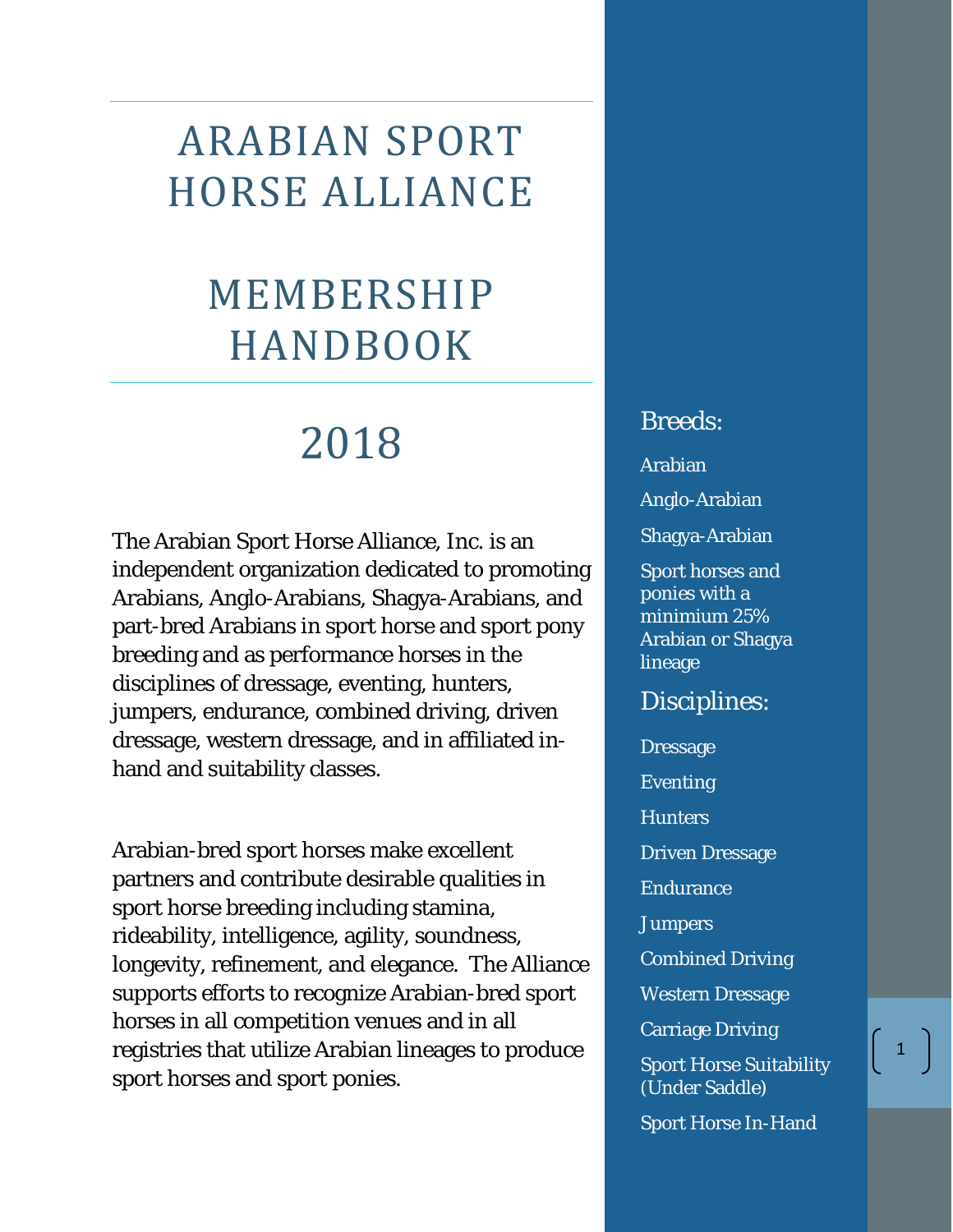# **Statement of Objectives and Purpose from the Articles of Incorporation and Bylaws:**

*(These are the broad outlines of the underlying objectives of the organization.)* 

- 1. Encourage the selective breeding, exhibiting, use and perpetuation of purebred Arabian, Anglo-Arabian, Shagya-Arabian and part-Arabian sport horses (hereafter collectively referred to as Arabian-bred sport horses)
- 2. Raise awareness of and stimulate popular interest in the many outstanding uses and qualities of Arabian-bred sport horses to encourage production of high quality Arabian-bred sport horses
- 3. Present awards to recognize performance and breeding achievements and formulate educational programs and activities in the interest of Arabian-bred sport horse owners and enthusiasts to encourage production of high quality stock
- 4. Foster and encourage good relations between the Arabian Sport Horse Alliance and other organizations involved with Arabian-bred sport horses
- 5. Incorporate as a nonprofit organization under the laws of the State of South Carolina and shall not be operated for pecuniary gain or profit. The Arabian Sport Horse Alliance, Inc. does not contemplate the distribution of gains, profits, or dividends to its members or to any private shareholder or individual
- 6. Perform any and all things necessary and appropriate to accomplish the objectives and purposes as stated herein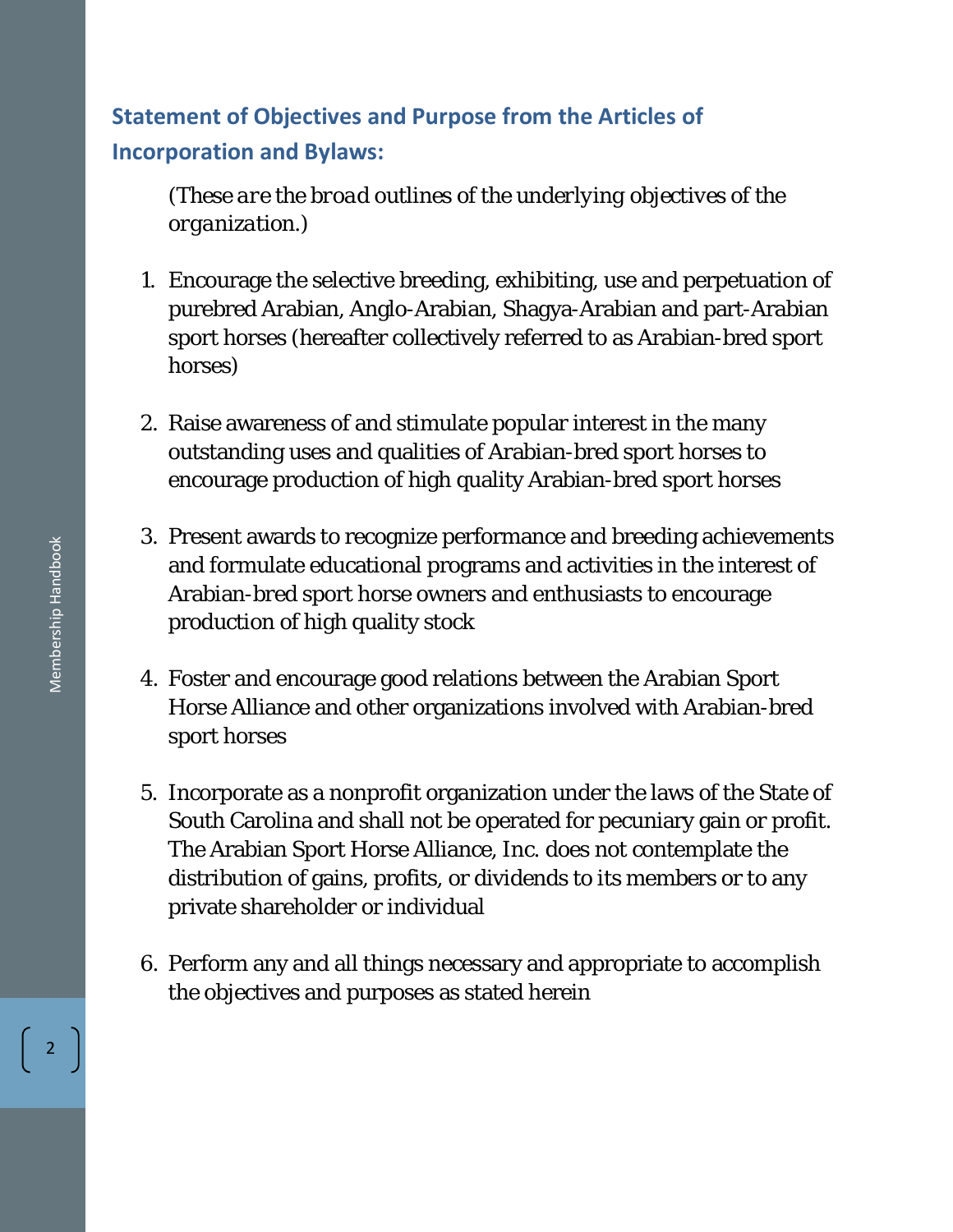## **Mission Statement:**

*(The Mission Statement builds on the foundational objectives of the organization to provide more details on how those objectives will be carried out. The programs and policies of the organization detailed in this handbook and other official Alliance documents represent the activities and procedures involved in fulfilling the objectives for which the organization was formed.)*

The Arabian Sport Horse Alliance was formed to promote the interests of owners, breeders, trainers, and exhibitors who are dedicated to developing purebred Arabian, Anglo-Arabian, Shagya-Arabian, and part-bred Arabian sport horses and sport ponies to their fullest potential as competitive, userfriendly partners in the traditional sport horse disciplines.

- 1. To maintain and operate an association of owners, breeders, trainers and other enthusiasts who desire to promote and support the use of Arabian-bred sport horses and sport ponies in the sport horse disciplines
- 2. To work co-operatively with the Arabian Horse Association, the North American Shagya-Arabian Society, the Performance Shagya-Arabian Registry, other sport horse breeding registries, USEF affiliate sport horse discipline organizations, and other associations on matters of common concern
- 3. To provide recognition and incentives for achievements in performance and breeding of Arabian-bred sport horses and ponies
- 4. To support the Arabian sport horse community through education and outreach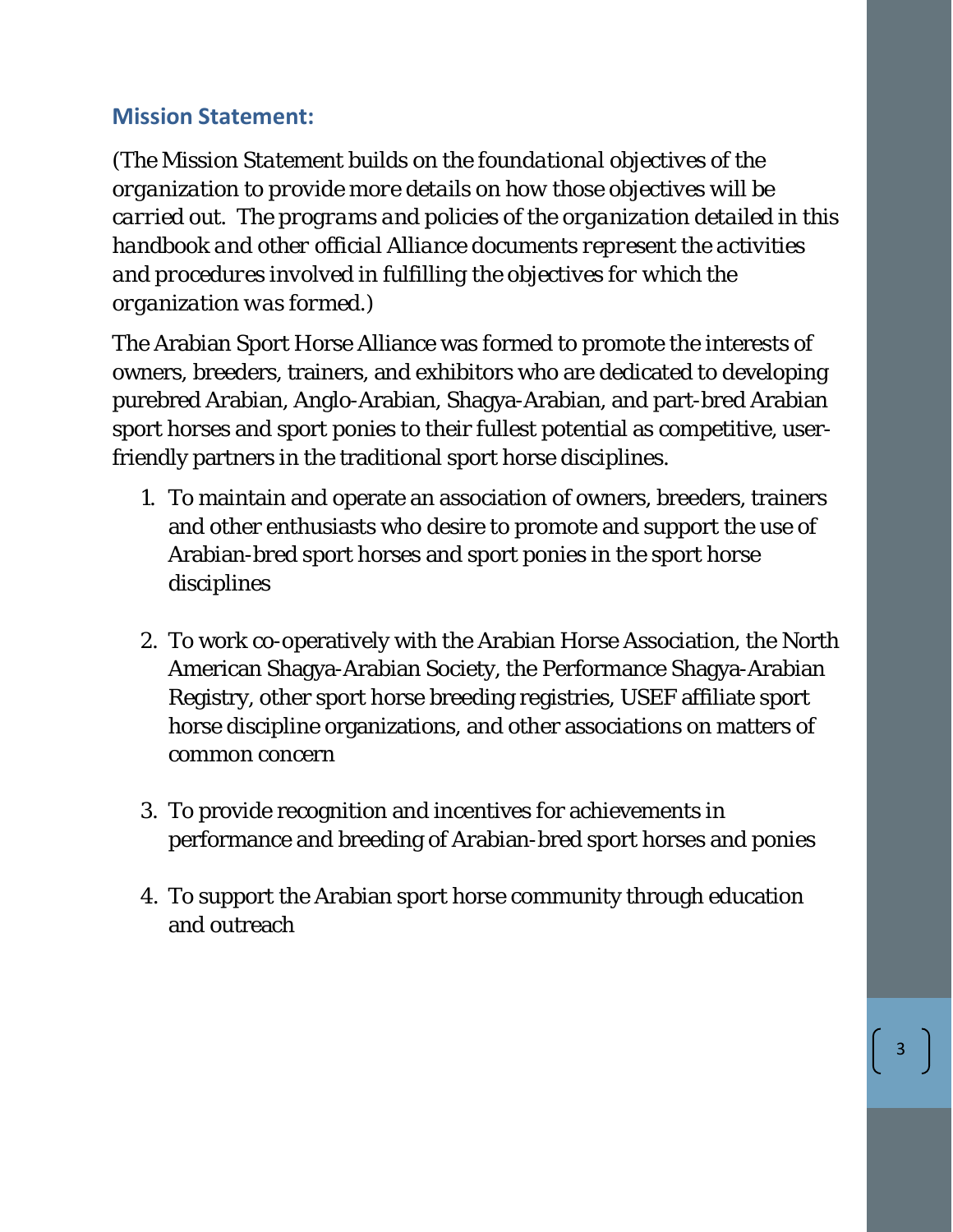# **Contact Information**

**❖ Mailing addresses** 

 $\triangleright$  Corporate Mailing Address: Arabian Sport Horse Alliance, Inc. 683 South Middlebrook Road Vergennes, VT 05491

#### Phone: (410) 823-5579 Fax: 888-294-7967

E-mail:

- **[info@arabiansporthorsealliance.org](mailto:info@arabiansporthorsealliance.org)**
- **[membership@arabiansporthorsealliance.org](mailto:membership@arabiansporthorsealliance.org)**
- **[secretary@arabiansporthorsealliance.org](mailto:secretary@arabiansporthorsealliance.org)**

#### **❖** Officers:

- President: Tamara Torti (term ends 12/31/18)
- $\triangleright$  Vice President: Samantha Werner (term ends 12/31/18)
- Treasurer: Dawn Jones-Low (term ends 12/31/18)
- $\triangleright$  Secretary: Dawn Jones-Low (term ends 12/31/18)
- $\triangleright$  Past President: Peggy Ingles
- Directors:
	- $\triangleright$  Chris Donovan (term ends 12/31/18)
	- $\triangleright$  Peggy Ingles (term ends 12/31/18)
	- Linda Rudolphi (term ends 12/31/18)
	- $\triangleright$  Beth Thomas (term ends 12/31/19)
	- $\triangleright$  Shayna Dolinger (term ends 12/31/19)
	- $\triangleright$  Susan Schultz (term ends 12/31/19)
	- $\triangleright$  Katherine Voyer (alternate) (term ends 12/31/18)

## **Business Hours:**

The Arabian Sport Horse Alliance is entirely run by volunteers who all have real world jobs and obligations. We try to respond to queries and messages as soon as possible, but please allow for 1-2 business days for a response. Thank you for understanding.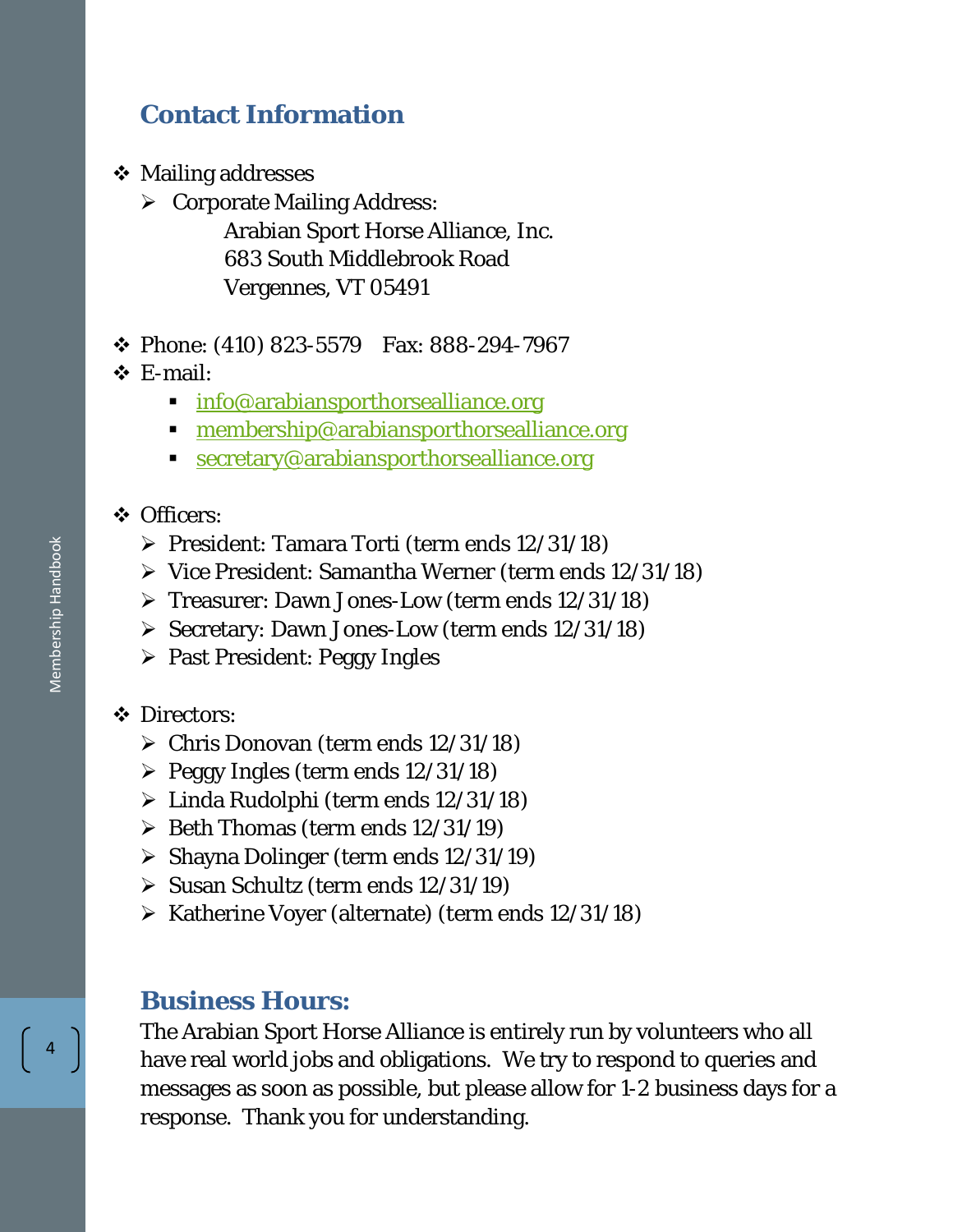# **Membership Categories and Benefits**

- 1. General
	- a) No individual person may hold more than one voting membership.
	- b) Members need not own any Arabian-bred Sport Horses, but must be interested in the objectives and purposes of the Arabian Sport Horse Alliance, Inc. as described in the by-laws and expanded upon in other official publications.
	- c) By becoming a member or renewing membership in the Arabian Sport Horse Alliance, the member agrees to adhere to the bylaws, rules, and regulations of the Alliance.
	- d) Membership is for the calendar year (January  $1 -$  December 31st of the current year).
	- e) Membership renewals are due by December 31st. Renewals not received by January 31st will be considered delinquent and any such memberships will lapse with all member benefits revoked until renewed.
	- f) Charter Memberships were only available from the initial launch date through October 31, 2015.
	- g) Equal Opportunity -- Any programs and activities conducted by the Arabian Sport Horse Alliance shall admit persons without discrimination based on race, color, national origin, gender, religion, age, disability, political beliefs, sexual orientation, and marital or family status.
	- h) Member Conduct
		- i) Members should treat each other in a courteous and polite manner.
		- ii) Obscene or threatening gestures or language by a member during the conduct of ASHA activities is prohibited and may be a cause for suspension of membership privileges.
		- iii) Any abusive treatment or neglect of an animal by a member or participant at an Arabian Sport Horse Alliance function, or if disciplinary action is taken by any other group or association or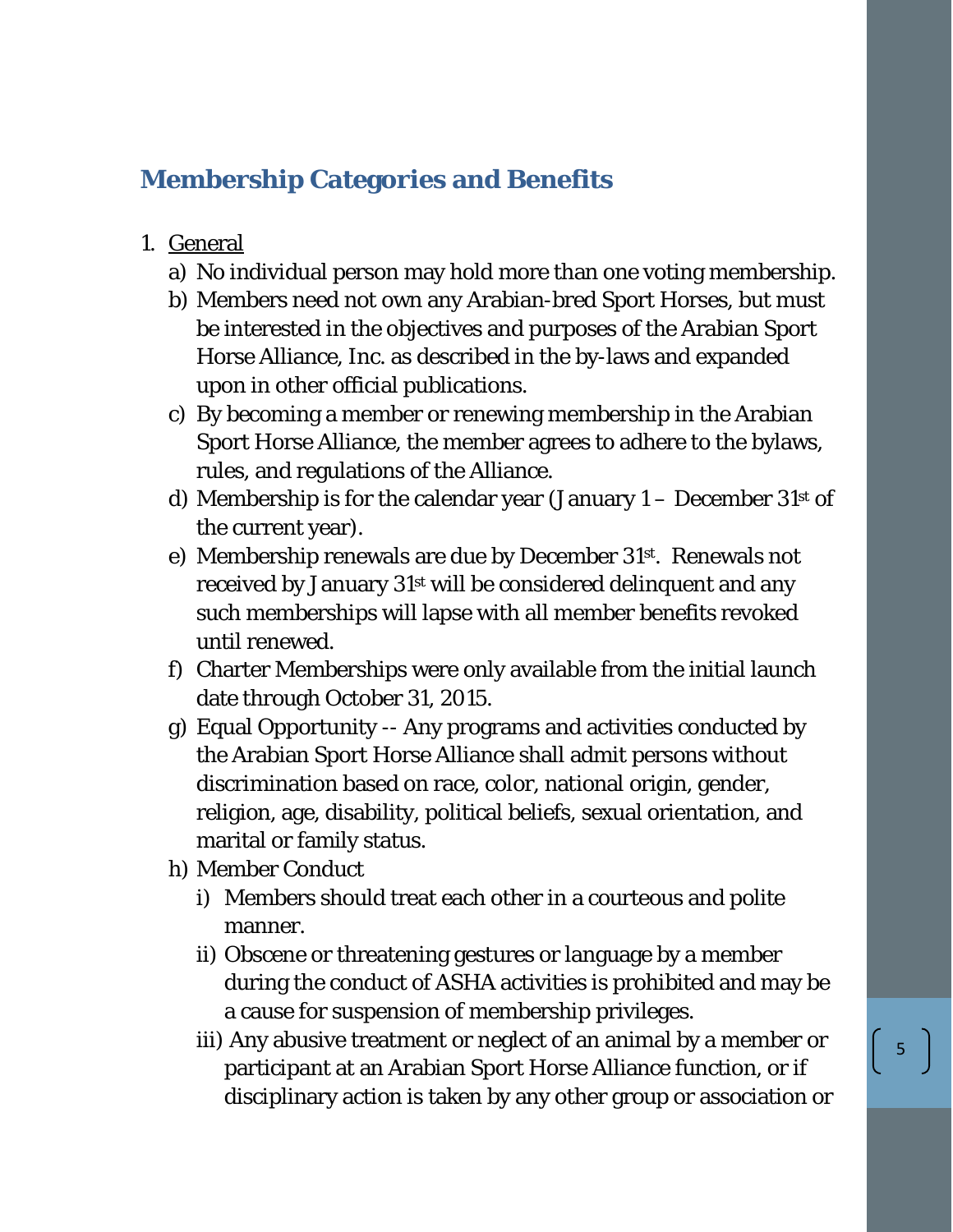civil court for abuse or neglect of an animal may be cause for immediate suspension of membership and/or participation privileges without refund of any dues or fees paid.

- 2. Individual Member \$25.00 per year
	- a) Must be 18 or older at start of membership year
	- b) Eligible for Alliance programs
	- c) Receives Member Newsletter and can submit news items
	- d) Inclusion in Annual Directory
	- e) Member's Arabian-bred sport horses can be recorded with the Alliance for inclusion in the horse listings of the Annual Directory and eligibility to participate in Alliance horse programs.
	- f) Can place classified ads on Alliance website
	- g) Can serve on and chair committees
	- h) Has One Voting Membership for election of Board of Directors and Officers and for all issues brought before the Membership by the BOD for a vote
	- i) Can be nominated for and serve as Director and Officer positions on the Board of Directors
- 3. Farm Member \$50.00 per year
	- a) Must be 18 or older at start of membership year
	- b) Farm Membership includes 2 adult members limited to members of the immediate family, persons jointly residing in the household, or joint farm owner or partner. Immediate family shall be defined as spouse, children living at home and parents. If there is only one eligible adult member of the farm household or business then the second membership will be vacant.
	- c) Eligible for Alliance programs
	- d) Receives Member Newsletter and can submit news items
	- e) Inclusion in Annual Directory
	- f) Member's Arabian-bred sport horses can be recorded with the Alliance for inclusion in the horse listings of the Annual Directory and eligibility to participate in Alliance horse programs.
	- g) Can place classified ads on Alliance website
	- h) Can serve on and chair committees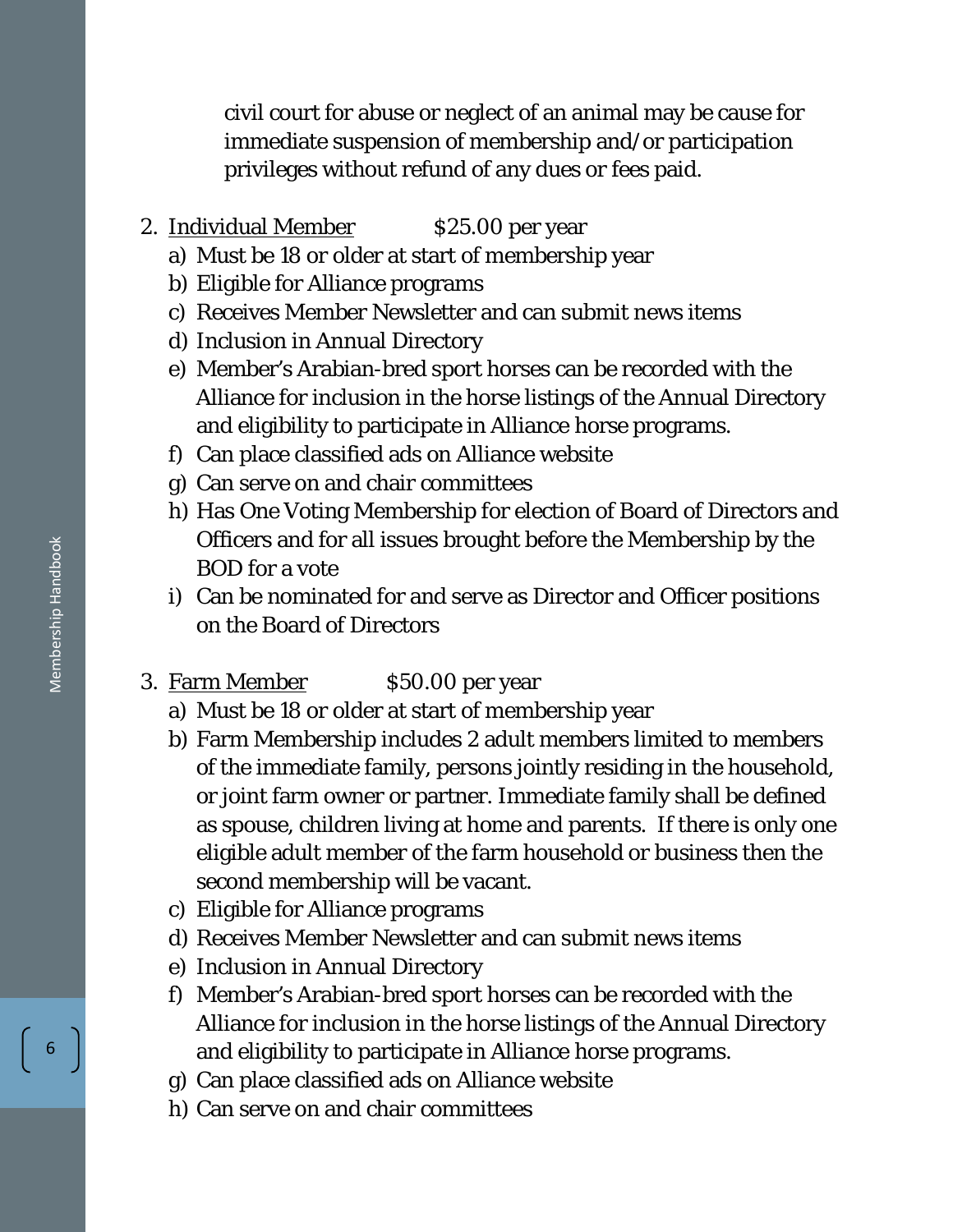- i) Has TWO Voting Memberships for election of Board of Directors and Officers and for all issues brought before the Membership by the BOD for a vote Farm Member (continued)
- j) Can be nominated for and serve as Director and Officer positions on the Board of Directors
- k) Farm Listing in the gallery on the website and in the Annual **Directory**
- l) Stallion(s) can be listed in the Alliance Stallion Roster
- 4. <u>Youth Member</u> \$15.00 per year
	- a) Must be under 18 at start of membership year (January 1st)
	- b) Eligible for Alliance programs
	- c) Receives Member Newsletter and can submit news items
	- d) Inclusion in Annual Directory
	- e) Member's Arabian-bred sport horses can be recorded with the Alliance for inclusion in the horse listings of the Annual Directory and eligibility to participate in Alliance horse programs.
- 5. Honorary Member complimentary
	- a) Bestowed as part of certain Arabian Sport Horse Alliance recognition awards when the recipient is not already a member
	- b) The term of membership is for the remainder of the calendar year if 6 or more months remain. If less than 6 months remain in the calendar year; the honorary membership will be for the remainder of the current year and the following calendar year.
	- c) An honorary member may upgrade to a regular membership by purchasing a membership at the regular fee.
	- d) May be Adult or Youth
	- e) Eligible for Alliance programs
	- f) Receives Member Newsletter and can submit news items
	- g) Inclusion in Annual Directory
	- h) Member's Arabian-bred sport horses can be recorded with the Alliance for inclusion in the horse listings of the Annual Directory and eligibility to participate in Alliance horse programs.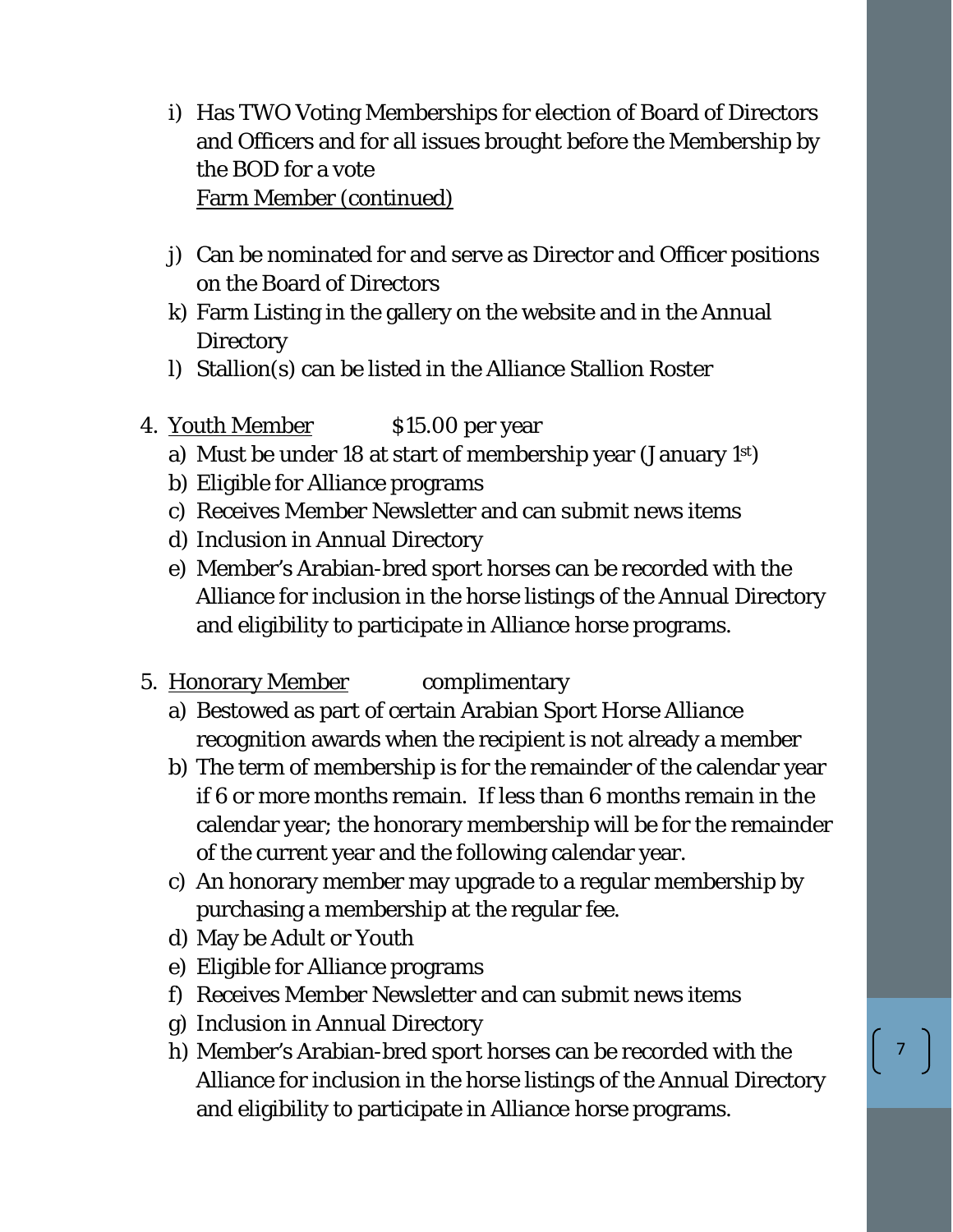- i) Can place classified ads on Alliance website (unless under 18)
- j) Can serve on and chair committees (unless is under 18)
- k) Has no voting privileges
- 6. Lifetime Achievement Honorary Member complimentary
	- a) Only awarded to Lifetime Achievement Award winners who are not currently members of the Alliance.
	- b) Same benefits as Honorary Member and has One Voting Membership for election of Board of Directors and Officers and for all issues brought before the Membership by the BOD for a vote
- 7. Charter Individual (availability ended 10/31/15)
	- a) All benefits of an Individual Standard Member
	- b) Perpetual inclusion in Charter Member list published on the website and in Alliance publications
	- c) As long as continue to renew membership Charter Members are offered opportunities to sponsor awards before regular membership
	- d) Special "Arabian Sport Horse Alliance Charter Member" branded item
	- e) 50% discount on 1st year enrollment in Arabian Sport Horse Alliance Competition Points Program for one horse
	- f) One free classified ad on the Alliance website
- 8. Charter Farm (availability ended 10/31/15)
	- a) All benefits of the Farm Standard Membership
	- b) Perpetual inclusion in Charter Member list published on the website and in Alliance publications
	- c) As long as continue to renew membership, Charter Members are offered opportunities to sponsor awards before regular membership
	- d) Two "Arabian Sport Horse Alliance Charter Member" branded items
	- e) 50% discount on 1st year enrollment in Arabian Sport Horse Alliance Competition Points Program for one horse
- 9. Two free classified ads on the Alliance website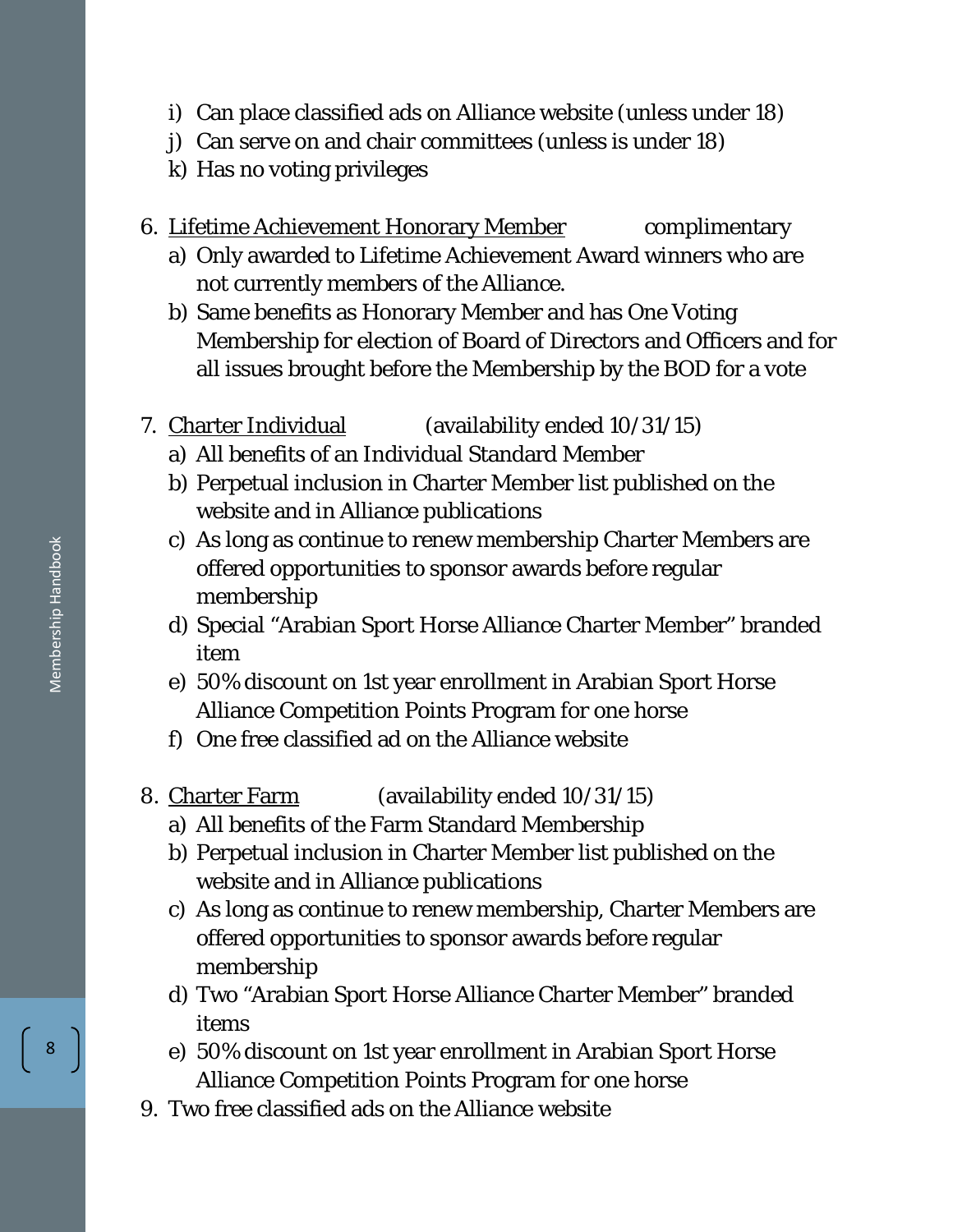# **Funds**

- 1. All fees and payments to the Arabian Sport Horse Alliance, Inc. must be paid in US Dollars. At this time, the Alliance accepts payment by check or PayPal.
- 2. Payment of dues, fees or other charges incurred through any Alliance function with a non-negotiable check is considered a violation of the Bylaws and subject to revocation of membership if not remedied in a timely manner. There shall be a minimum charge incurred to cover bank fees, as determined by the Board of Directors, to any member or non-member who makes a payment with a non-negotiable check.

# **Arabian-bred Sport Horse Eligibility**

- 1. Definition for purpose of classification and eligibility for Alliance programs and awards
	- a) Any registered Arabian, Anglo-Arabian, Shagya-Arabian, Half-Arabian (AHA/CPAR), or part-Shagya (half-Shagya)
	- b) Any registered horse or pony with at least 25% Arabian or Shagya-Arabian heritage in the first 3 generations (at least 2 greatgrandparents that are Arabian or Shagya-Arabian)
	- c) Since the Alliance is interested in promoting ALL sport horses and ponies with significant Arabian lineage, any official registry that includes the required Arabian or Shagya-Arabian lineage in the pedigree is acceptable including registration with the USEF PHR (Performance Horse Registry).
	- d) Hardship cases where a horse is believed to be of sufficient Arabian or Shagya heritage to meet bloodline qualifications, but has been separated from its registration papers, or registration was never completed, or the horse or pony was not eligible for registration (as in the offspring of 2 AHA registered "Half-Arabians") will be considered on a case by case basis by a Horse Recording Verification Panel appointed by the Alliance BOD to review such cases. The panel will consult with the BOD as needed to give careful and fair consideration to particularly difficult cases.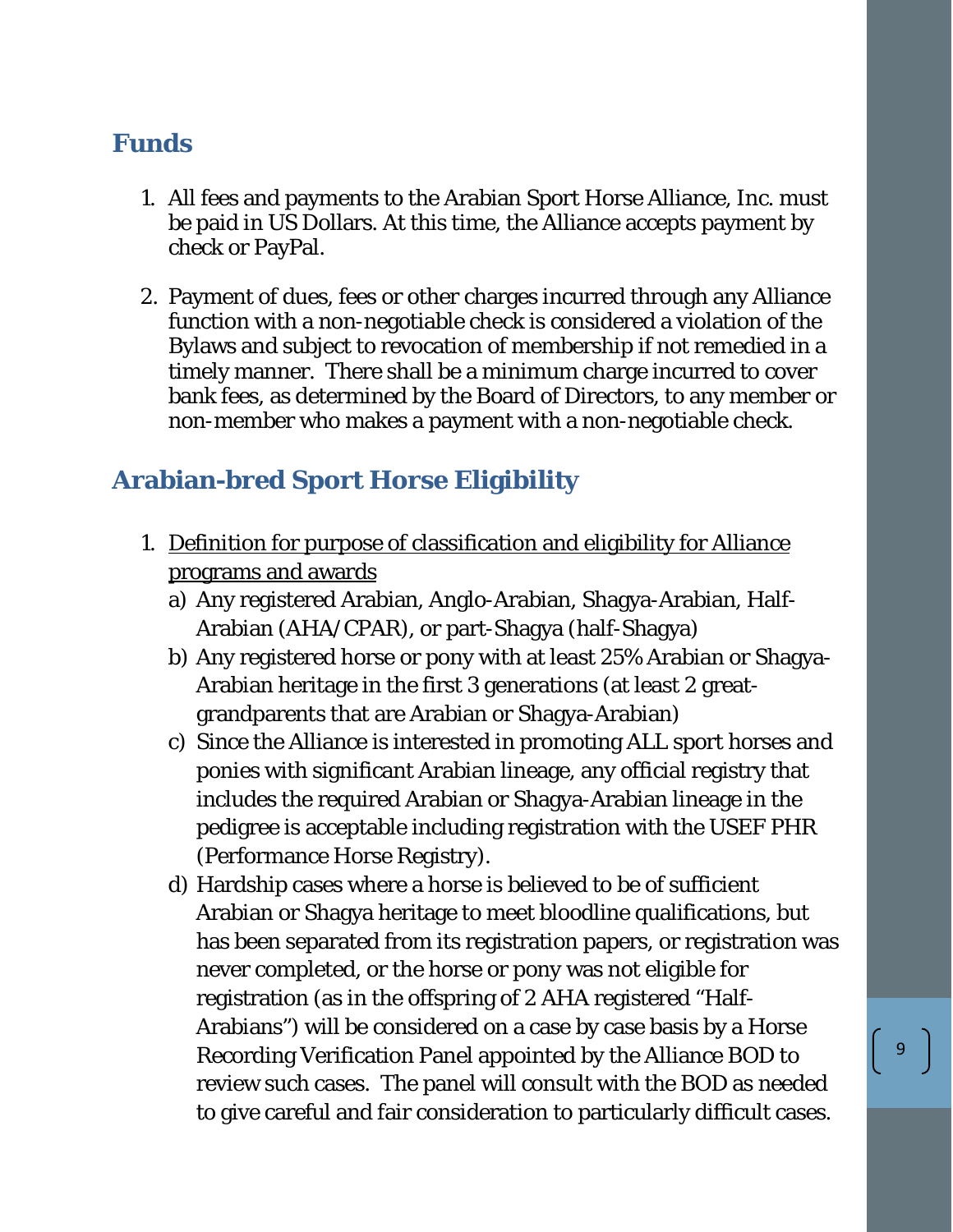#### Arabian-bred sport horse definition and eligibility (continued)

The BOD will be informed of the panel's determination for final review before the determination is made public.

- i) Factors and evidence that will be considered include records from rescues and auctions, photos and videos of the horse or pony, any descriptive history of the circumstances, letters of support from persons familiar with the circumstances of why registration was not or could not be completed, history of a sport discipline show career where the horse is recorded with the discipline's governing body with reference to the Arabian heritage, profile articles that include reference to the Arabian heritage, and any other documentation that may be relevant to a particular case.
- ii) If the panel finds sufficient evidence to support a claim they will designate the "breed" of a horse or pony as either "Documented Arabian Heritage" or "Presumed Arabian Heritage" depending on the level of documentation. Cases where documentation is deemed insufficient by the panel cannot be appealed unless new documentation is discovered and presented.
- 2. For eligibility in Alliance horse programs including Directory Listing, inclusion in Stallion Roster, Competition Points Program, and most awards, horses and ponies must also meet the following criteria:
	- a) Be owned by a current member of the Arabian Sport Horse Alliance. Riders, drivers, and trainers are not required to be Alliance members. Horses that are leased by Alliance members are eligible to participate in Alliance programs for the term of the lease as long as the lessee obtains permission from the owner. (contact [secretary@arabiansporthorsealliance.org](mailto:secretary@arabiansporthorsealliance.org) for details)
	- b) Be recorded with the Arabian Sport Horse Alliance via the Horse Recording Form found at https://arabiansporthorsealliance.org/members/points-horseforms/ ) including a copy of the horse's pedigree .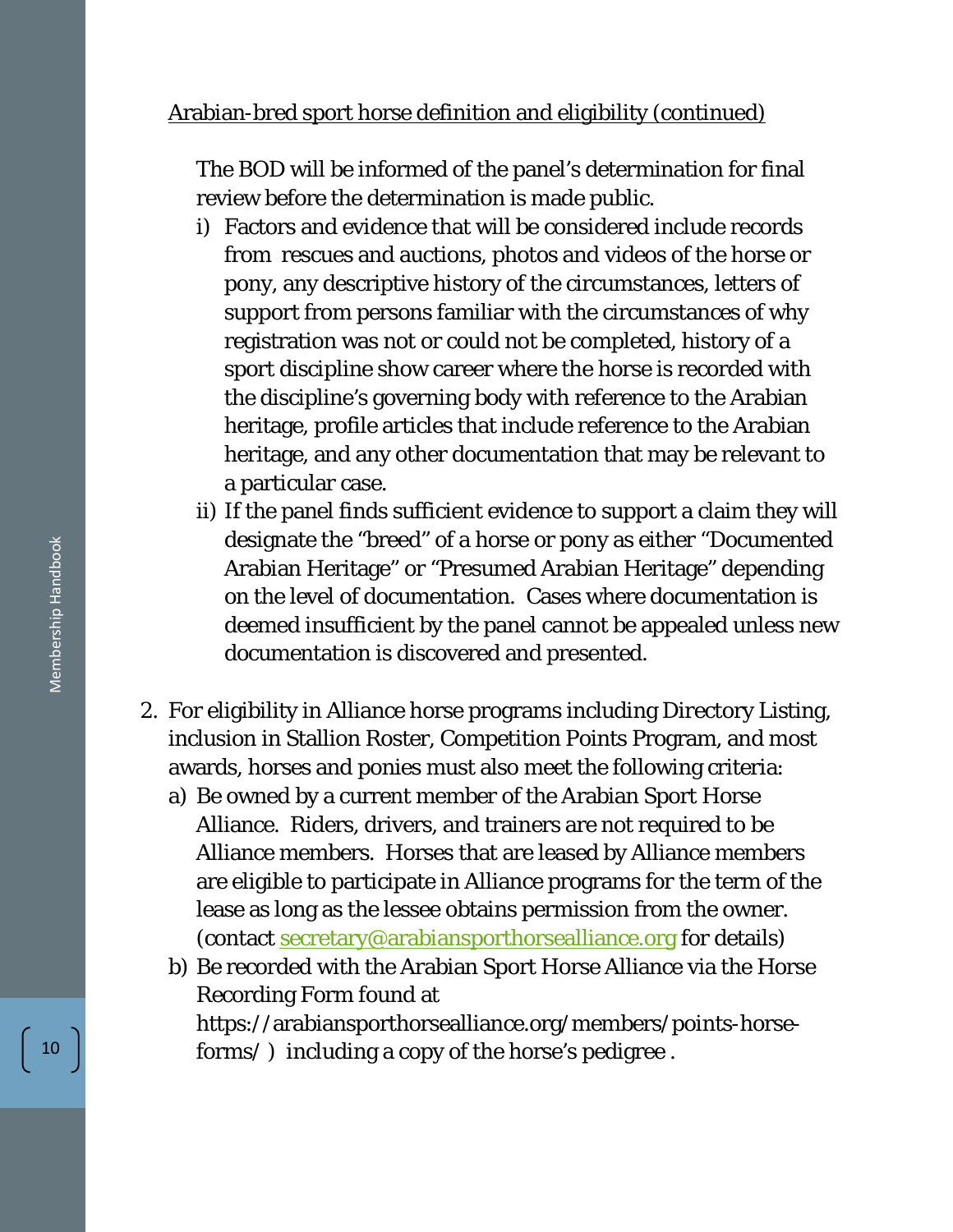# **Membership Publications**

- 1. General
	- a) Members are solely responsible for the content of their submissions. The Arabian Sport Horse Alliance does not endorse or guarantee any of the information supplied by Members.
	- b) Inclusion in Membership Publications is a courtesy service provided to Members in good standing. At the discretion of the Board of Directors the Arabian Sport Horse Alliance reserves the right to exclude from or remove from publication any Member submitted content that is not in keeping with the mission and objectives of the organization or that violates any codes of conduct published by the organization.
- 2. Annual Member Directory
	- a) The Alliance will publish an on-line member directory that includes
		- i) Contact information for the organization
		- ii) A list of Charter Members
		- iii) Contact information for members
		- iv) A listing of member's Arabian-bred sport horses that have been recorded with the organization
		- v) A listing of all Farm and Charter Farm Members' farms
		- vi) A listing of the previous year's award winners
		- vii) Resources and Educational material when available
	- b) The Member directory will be formatted to allow a print version and will be available in the members' only area of the website.
		- c) The Annual Directory will be published by the end of the first quarter of the year and updated periodically if membership growth warrants.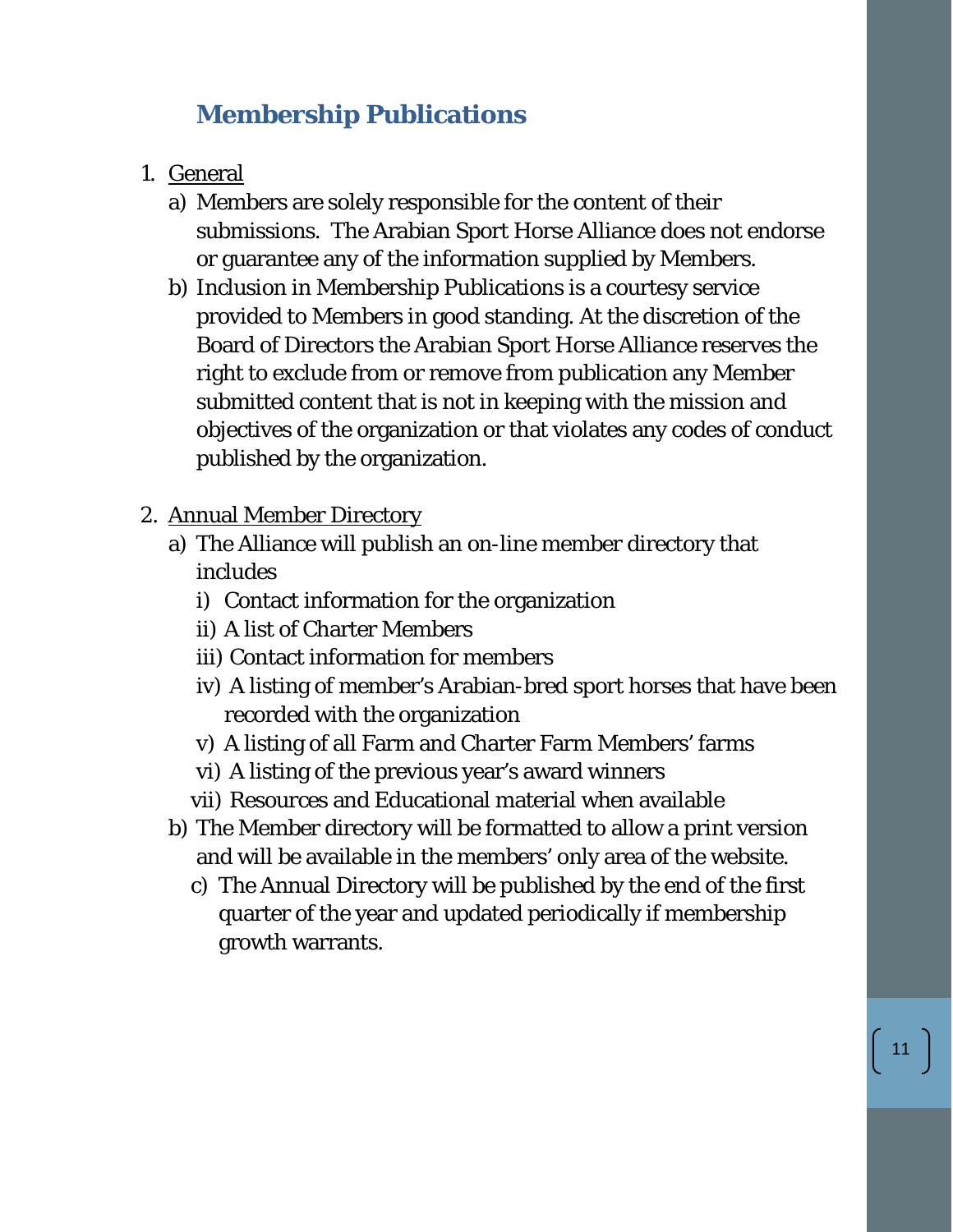## 3. Farm Member Gallery

- a) The Alliance will publish information about Farm and Charter Farm Members' farms in a gallery on the website.
- b) Members are responsible for entering the information in the Farm Listing Form at:

<https://arabiansporthorsealliance.org/members/list-your-farm/>

- c) Depending on availability of space in the other publications, some portion of the Farm Listing will be included in both the Member Directory and the Stallion Roster. (Photos and the text write-up about the farms may not be included due to space limitations.)
- 4. Annual Stallion Roster
	- a) The Alliance will publish an Annual Stallion Roster modeled after other sport horse stallion roster publications to present Arabianbred Sport Horse Stallions in a manner that is in keeping with the rest of the sport horse world.
	- b) Only Farm and Charter Farm members' stallions are eligible for inclusion in the Annual Stallion Roster. Other membership types must upgrade to a Farm Membership if they wish to list their stallion(s) in the Annual Stallion Roster.
	- c) Information and photos for the Annual Stallion Roster must be submitted via the Horse Recording Form at [https://arabiansporthorsealliance.org/members/points-horse](https://arabiansporthorsealliance.org/members/points-horse-forms/#horse-recording)[forms/#horse-recording](https://arabiansporthorsealliance.org/members/points-horse-forms/#horse-recording)
	- d) The Annual Stallion Roster will be formatted to allow a print version, and will be available for viewing and download on the website.
	- e) The Annual Stallion Roster will be published by the end of the first quarter of the year and updated periodically if new submissions are sufficiently high to warrant.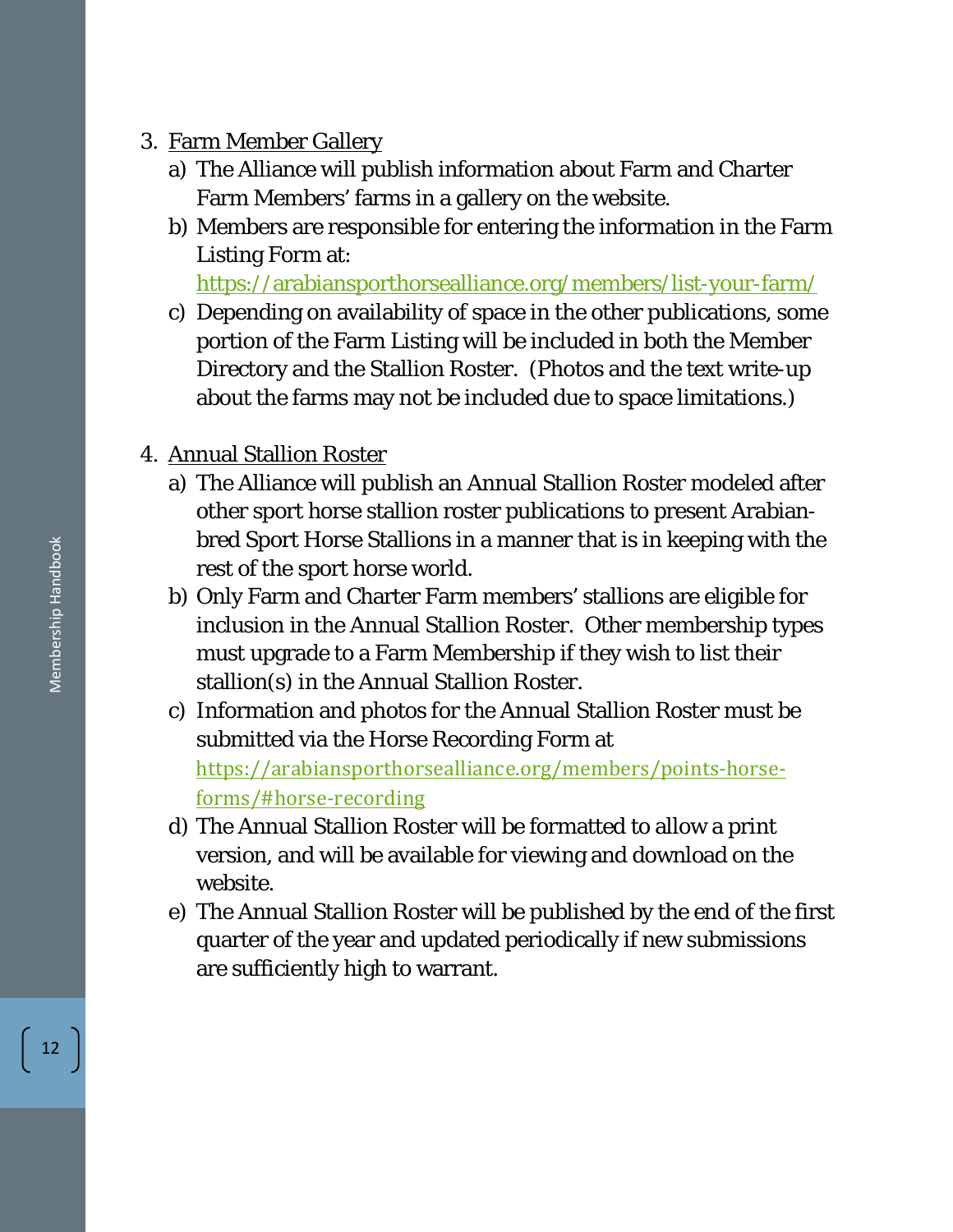## 5. Newsletter

- a) The Alliance will publish a newsletter in electronic format.
- b) The newsletter will include
	- i) Updates from the organization on programs, policies and procedures, opportunities to assist the organization fulfill its missions, and reports from committees and from the Board of **Directors**
	- ii) Member submitted news and photos relating to competition, training progress, Arabian-bred sport horse purchases and sales, foal announcements, and other news of relevance
	- iii) Educational articles relating to Arabian-bred sport horses
- c) The newsletter will be formatted to allow a print version.
- d) Deadlines for submissions will be sent to members via e-mail blasts, via social media, and other means as available.
- e) For further information contact [news@arabiansporthorsealliance.org](mailto:news@arabiansporthorsealliance.org)

# **Membership Advertisements**

- 1. Most Membership categories include access to posting classified ads on the Arabian Sport Horse Alliance website.
	- a) The ads must be sport horse related and include the following ad categories:
		- i) Arabian-bred Sport Horses for Sale
		- ii) Arabian-bred Sport Horses for Lease
		- iii) Arabian-bred Sport Horses at Stud
		- iv)Tack/Merchandise for Sale
		- v) Services Offered (training, boarding, grooming, saddle-fitting, etc.)
	- b) All classified ads on the website run for six months for a \$10 fee.
	- c) The submission form is found on the website in the members only section at

<https://arabiansporthorsealliance.org/members/submit-an-ad/>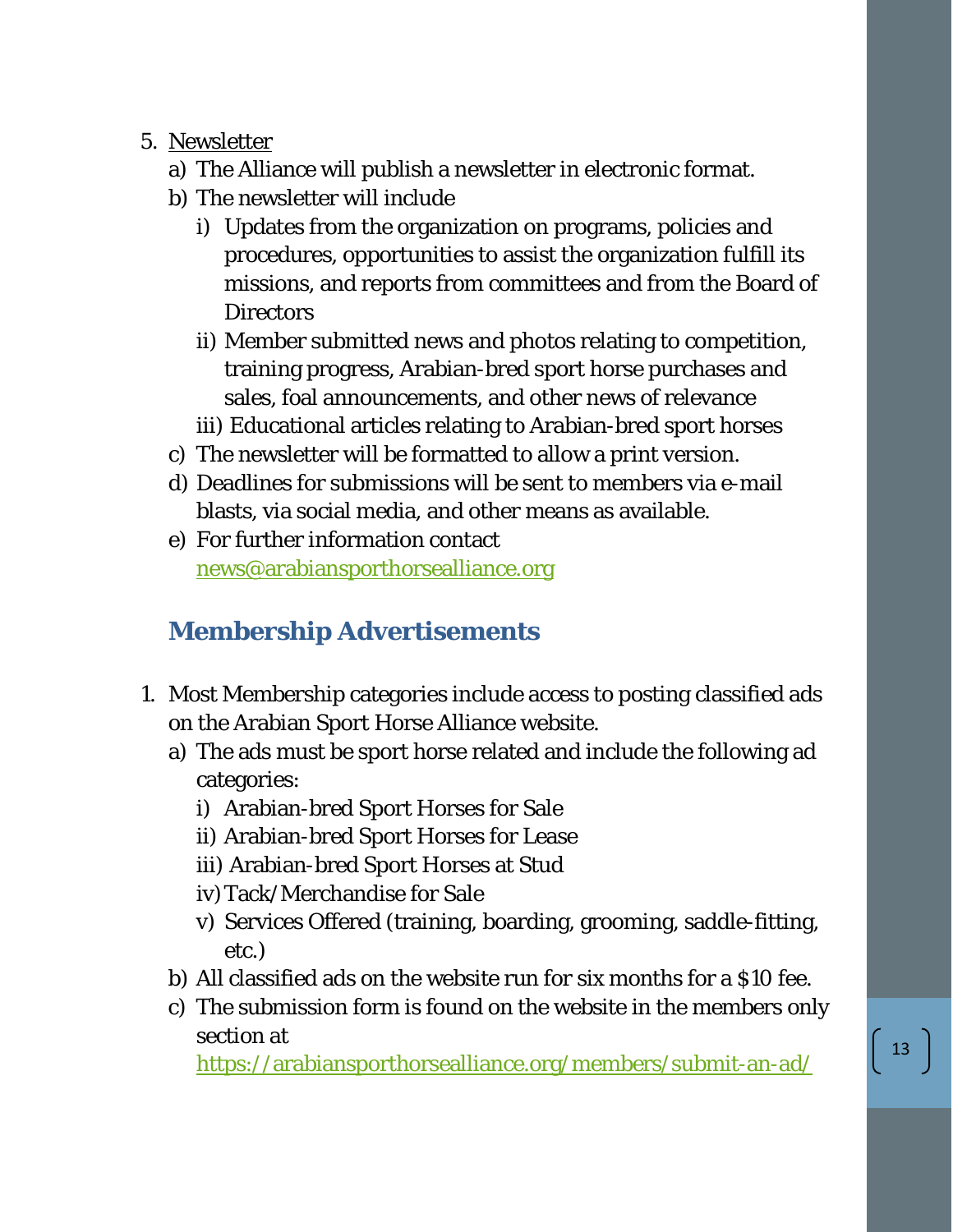# **Awards**

As part of its mission to provide recognition and incentives for achievements in performance and breeding of Arabian-bred sport horses and ponies, the Arabian Sport Horse Alliance offers a number of different Award Programs. (All of these Awards are under development and will be further fleshed out and detailed by the Awards Committee and its subcommittees in consultation with the Board of Directors.)

#### 1. Arabian Sport Horse Alliance Horse of the Year

- *a)* Nominated horses must belong to an Alliance member and achieve a noteworthy sport horse performance related achievement within the past 12 -18 months. *(As the organization grows we hope to expand to have a HotY for each major sport horse performance discipline.)*
- b) Members may submit nominations for the Horse of the Year Award to the Honoree Committee who will evaluate the nominations based on merit criteria, the availability of supporting documentation, and consideration of representing a diversity of sport horse disciplines and Arabian sport horse breeds (Arabians, Anglo-Arabians, and Shagya-Arabians --as well as Half-Arabs and part-bred Arabian-bred sport horses and ponies).
- c) The Board of Directors will vote to determine the recipient for the current year's Horse of the Year Award.
- d) A personalized commemorative award (type of award TBD) will be presented to the owner of the Arabian Sport Horse Alliance Horse of the Year. The HotY Honoree will have a profile article published in the next year's Yearbook.
- 2. Arabian Sport Horse Alliance Hall of Fame Awards
	- a) Two separate posthumous awards given annually (one horse, one person)
		- i) Hall of Fame Horse Award to honor an exceptional Arabian, Anglo-Arabian, Shagya-Arabian, or part-bred Arabian-bred sport horse or pony that accomplished a significant achievement during the history of the Arabian-bred sport horse.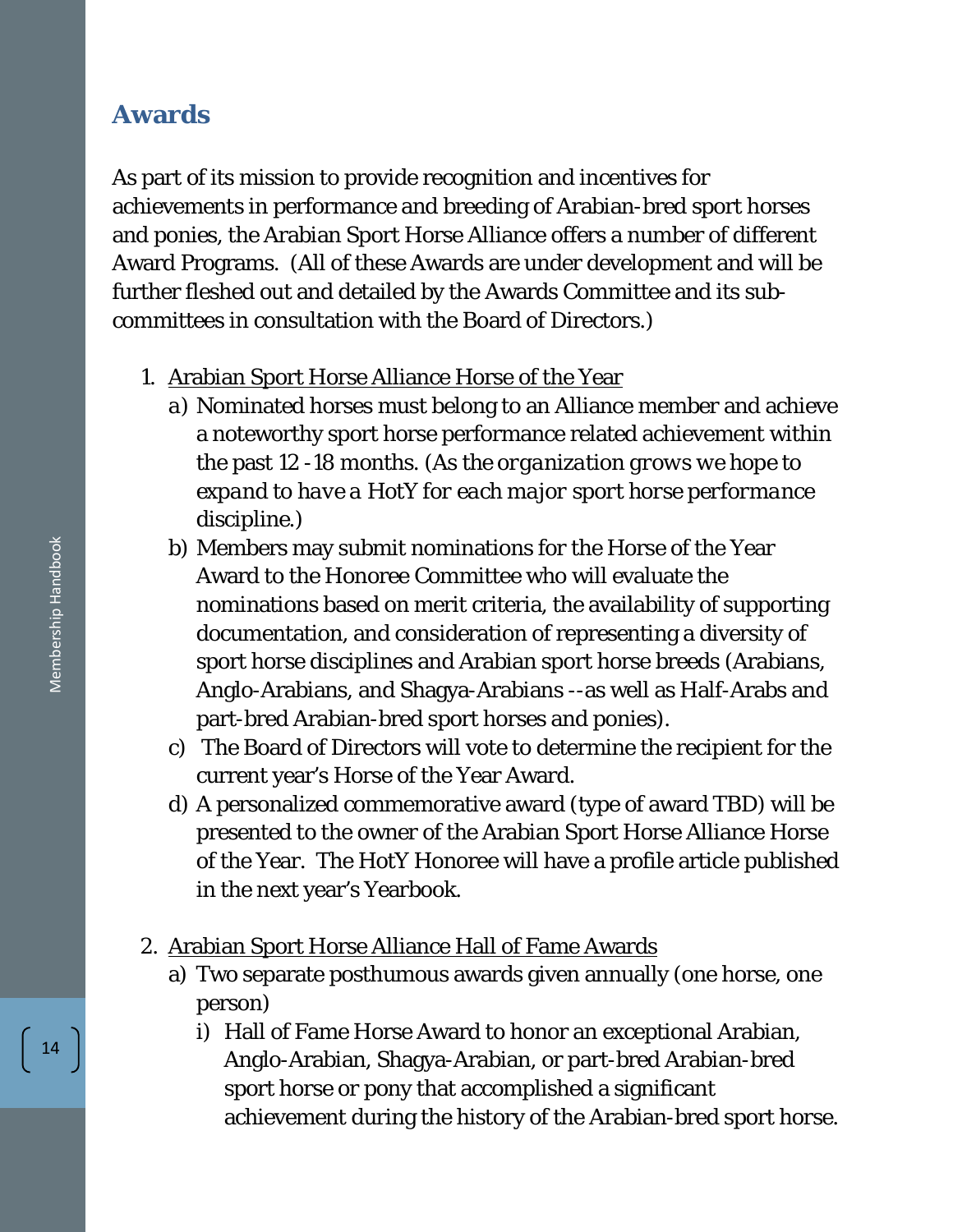Can be related to performance achievements, breeding, and/or as an ambassador of the Arabian-bred sport horse. *(Nominees/Winners need not have been affiliated with the Alliance since this is part of the Alliance's education and outreach mission.)*

- ii) Hall of Fame Benefactor Award awarded to honor a person that accomplished a significant achievement during the history of the Arabian-bred sport horse. Can be related to performance achievements, breeding, and/or as an advocate for or promotor of the Arabian-bred sport horse. *(Nominees/Winners need not have been affiliated with the Alliance since this is part of the Alliance's education and outreach mission.)*
- b) Members may submit nominations for these awards to the Honoree Committee which will evaluate the nominations based on merit criteria, the availability of supporting documentation, and consideration of representing a diversity of sport horse disciplines and Arabian sport horse breeds (Arabians, Anglo-Arabians, and Shagya-Arabians --as well as Half-Arabs and part-bred Arabianbred sport horses and ponies).
- c) The Board of Directors will vote to determine the recipient for the current year's Arabian Sport Horse Alliance Hall of Fame Awards.
- d) Nomination documentation of candidates that were not chosen as recipients will be retained as supporting documentation in the case of future nomination of the same individuals. (The Honoree Committee will provide digital copies of these nomination documents to be stored with the Secretary to maintain the archive for future Honoree Committees to review.)
- e) Hall of Fame Award Honorees will have a profile article published in the next year's Yearbook.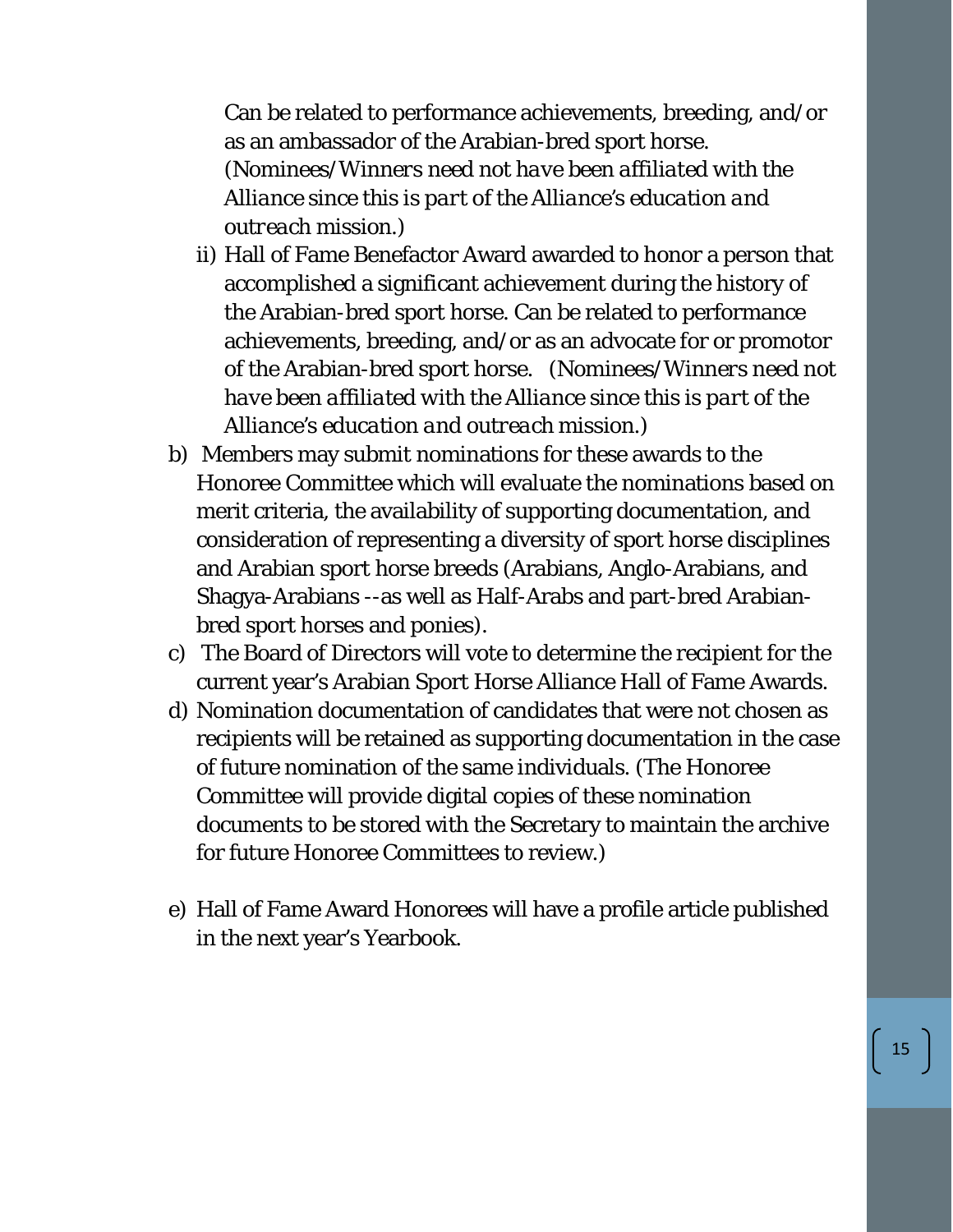- 3. Arabian Sport Horse Alliance Lifetime Achievement Awards
	- a) Given to a living person who has had a significant and sustained impact on some aspect(s) of the Arabian sport horse world in performance, breeding, and/or as an ambassador of the Arabian sport horse community *(Nominees/Winners need not be affiliated with the Alliance since this is part of the Alliance's education and outreach mission.)*
	- b) Members may submit nominations for this award to the Honoree Committee which will evaluate the nominations based on merit criteria, the availability of supporting documentation, consideration of broad based representation of the various sport horse performance disciplines and Arabian sport horse breeds, and the lasting impact of the nominee's activities upon the Arabian sport horse community.
	- c) The Honoree Committee will vote to determine three candidates and submit those candidates to the Board of Directors who will vote to determine the recipient for the current year's Lifetime Achievement Award.
	- d) Lifetime Achievement Honorees will have a profile article published in the next year's Yearbook.
	- e) Lifetime Achievement Honorees receive an Honorary Membership with the same benefits and privileges as a standard Member.
	- f) A personalized commemorative award (type of award TBD) will be presented to Lifetime Achievement Honorees.

## 4. Arabian Sport Horse Alliance Highlight Awards

a) High point placing for Arabian-bred horses at rated open sport discipline events including prominent venues like National Dressage Pony Cup, American Eventing Championships, Young Horse Show Series Finals, USEF Pony Nationals, USPC East/West Championships, etc.

The BOD will consider a selection of prominent open sport discipline competitions as venues for presenting Arabian Sport Horse Alliance Highlight Awards to the Arabian-bred sport horse or pony that attains the highest placing (or highest score for Dressage, Driven Dressage, Western Dressage, or DSHB classes) at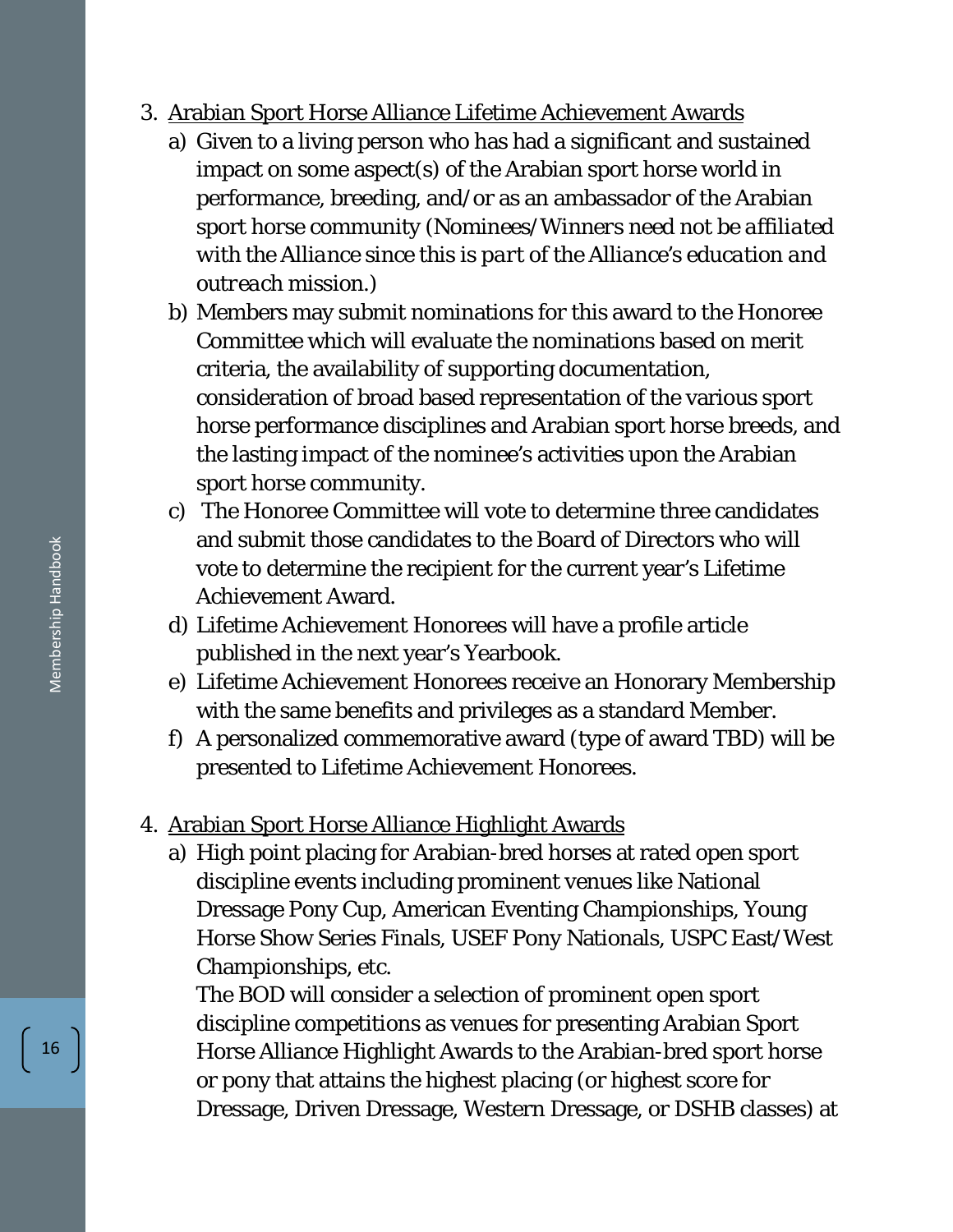those competitions. The BOD will review the selection for balance in discipline representation and geographic distribution as well as considering any budgetary limits.

- i) Venue selection will be based upon the following set of criteria
	- (1) Consideration of each sport horse discipline so that the overall selection represents the full scope of sport horse disciplines—Eventing, Dressage, Hunters, Jumpers, Combined Driving (and other related carriage sports), Western Dressage, Endurance, and Young/Developing Horse events as well as inclusion of youth focused venues
	- (2) The likelihood that Arabian-bred sport horses will be competing at the venue
	- (3)Attempt to include venues from multiple areas of the US (and possibly Canada)
	- (4) Availability of a representative of the Alliance to be present at the venue to oversee the award
- b) When resources permit, the number of Highlight Awards given at individual competitions may be expanded to include any of the following:
	- (1) Awards per individual level or sets of levels (lower levels and upper levels)
	- (2) Open and Amateur
	- (3) Adult and Youth
- c) Winners will be presented with a horse neck sash/ribbon. Other award items may be incorporated when circumstances permit.
- d) Sponsorship opportunities exist for Members to co-sponsor Highlight Awards in conjunction with the Alliance. Co-sponsors will be acknowledged during the presentation of such awards and in all Arabian Sport Horse Alliance publications that mention the award including the newsletter, website, social media, Annual Member Directory, and Media Releases.

*(This category of awards is based on determining the highest placing or scoring Arabian-bred sport horse. Winners need not be Alliance members since this is part of the Alliance's education and outreach mission. Listed shows are examples for guidance and not intended to imply priority consideration for selection.)*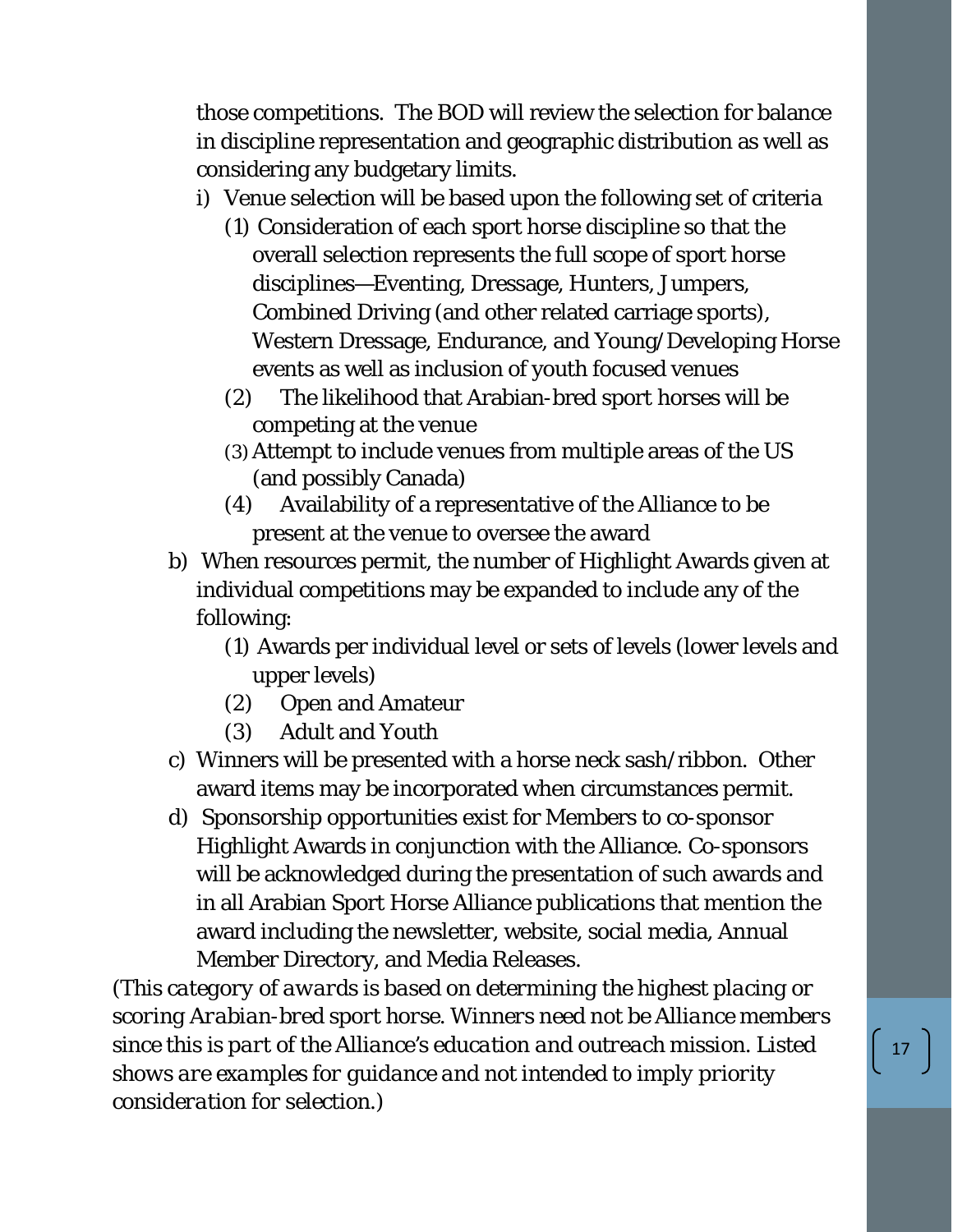- 5. Arabian Sport Horse Alliance TOP Awards
	- a) This is a High Point or High Score Award program to recognize Arabian-bred horses in all-breed competitions at the local level (rated or schooling).
	- b) Venue selection is based on request from members of the Alliance and/or from the sport horse community at large.
	- c) At this time, these are sponsored awards with a sponsorship contribution of \$25.
	- d) Fancy Rosette Ribbons are provided by ASHA. Other prize items may be provided when available.
	- e) Sponsors will be acknowledged in announcements and all Arabian Sport Horse Alliance publications that mention the award including the newsletter, website, social media, Annual Member Directory, and Media Releases
- 6. Arabian Sport Horse Alliance Competition Points Program (*with affiliated Milestone & Versatility Awards*)
	- a) This is a comprehensive points based program for Alliance members that is affordable to join and offers opportunities for horses at all levels of sport horse competition in all venues to earn recognition.
	- b) This is a multi-faceted program for members' horses that includes categories for the traditional sport horse disciplines of Dressage, Jumpers, Hunters, Combined Driving, Driven Dressage, and Eventing plus the adjunct disciplines of In-hand and Suitability as well Endurance and the emerging discipline of Western Dressage.
	- c) Each discipline category includes Arabians, Anglo-Arabians, Shagya-Arabians, Half-Arabians, and part-bred Arabians that meet the horse eligibility criteria of the Alliance.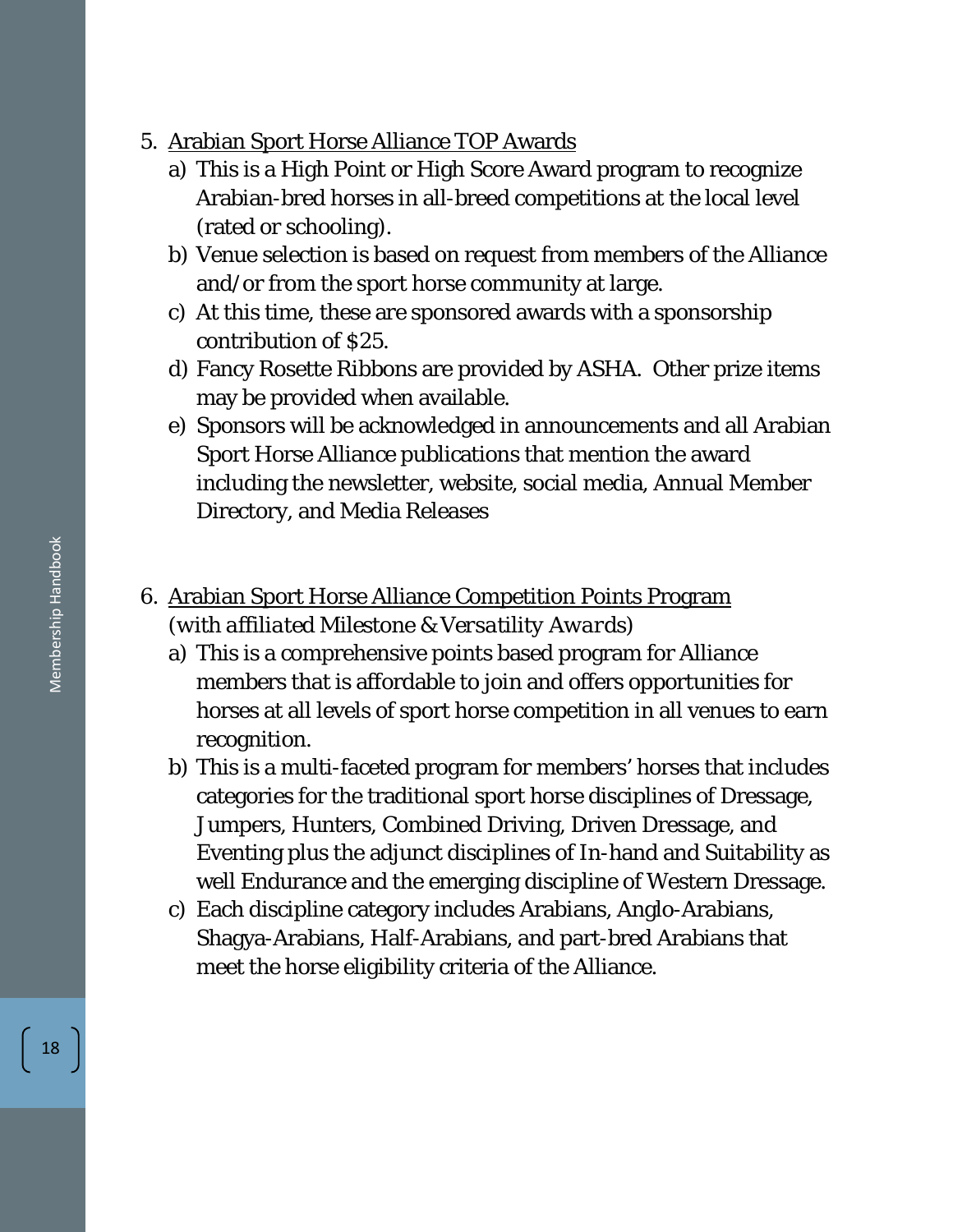### Arabian Sport Horse Alliance Competition Points Program (continued)

- d) In addition to the overall category placings, separate breed recognition awards will be given out when a participation threshold is reached in a particular discipline.
- e) Discipline categories are split by venue –All Breed or Breed Restricted (AHA, IBC, any breed restricted class) - when the discipline category exists in both types of venues.
- f) When participation by discipline levels is sufficient to support splits, categories will be subdivided by level.
- g) Annual points are earned from class/event results at schooling venues, rated venues, area championships, and FEI rated competitions. Points are weighted according to how high the horse placed and the rank of the venue.
- h) The enrollment fee is \$20 for the first division and \$10 each for any additional division. There is a \$5 surcharge for dressage category enrollees that want to also participate in the High Score program.
- i) A separate point system for "Milestone" points is used to achieve three tiers of lifetime achievement points in each sport horse performance discipline category. Reaching Milestone award levels in three different performance disciplines is the basis for the Versatility award. *(The three disciplines can be any of the Milestone Points earning disciplines except can't be the same allbreed and breed-restricted versions of a discipline.)*
- j) A database is in development that will allow tracking of sire and dam info in the records of horses enrolled in the Points Program so that a formula can be used to track points of offspring to create awards for Sire of Distinction and Dam of Distinction starting in 2016. As with the rest of the Points Program, only horses belonging to current Alliance members and officially recorded with the Alliance will be eligible for the Sire of Distinction and Dam of Distinction Awards. Because these awards will be based off of the points earned by offspring enrolled in the Points Program, no enrollment fee is charged for inclusion in sire and dam awards.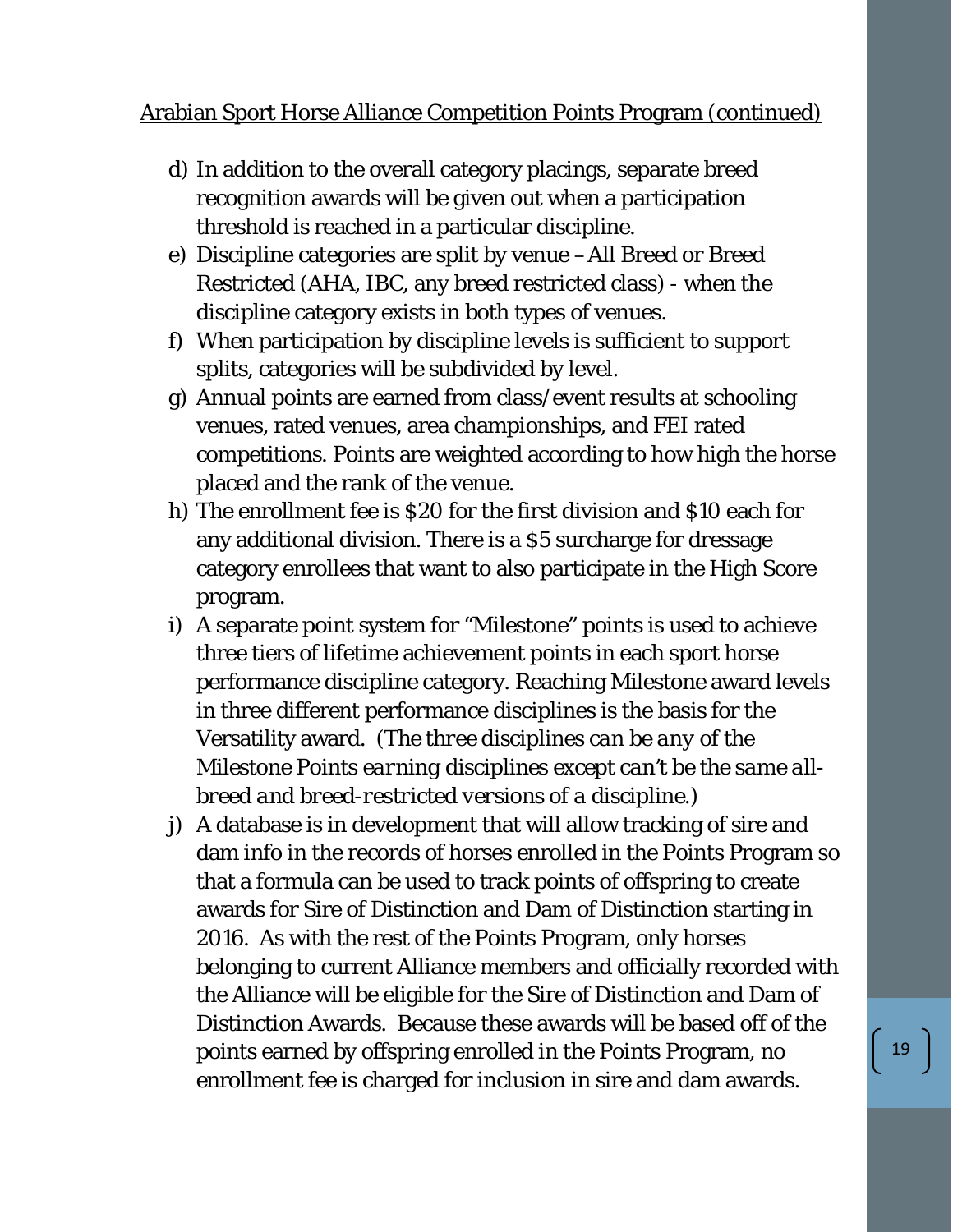## Arabian Sport Horse Alliance Competition Points Program (continued)

k) Further details of this program can be found in the Arabian Sport Horse Alliance Competition Points Program 2018 Rulebook at <https://arabiansporthorsealliance.org/membership/awards/>The Enrollment form can be found in the Members Only area at: [https://arabiansporthorsealliance.org/members/points-horse](https://arabiansporthorsealliance.org/members/points-horse-forms/)[forms/](https://arabiansporthorsealliance.org/members/points-horse-forms/)

## 7. Special Awards and Perpetual Awards

- a) To further recognize exemplary Arabian-bred sport horses, support and encourage breeding efforts to produce quality Arabian-bred sport horses for both performance and as breeding stock, and reward contributions to the Arabian sport horse community, the Alliance will develop additional awards via processes established by the Awards Committee. The following categories are eligible for Award creation:
	- i) Breeder/breeding program recognition
	- ii) Performance achievements of particular Arabian sport horse breeds (Arabian, Anglo-Arabian, Shagya-Arabian, or F1 generation Arabian-bred sport horses or ponies in recognized sport horse breed registries)

(These awards may also specify a specific sport horse discipline.)

- iii) Exemplary service to the Arabian sport horse community
- iv) Recognition of educational efforts that contribute to producing better Arabian-bred sport horses
- v) Rider/driver achievements with Arabian-bred sport horses or ponies (These awards may specify category of rider/driver as Youth/Junior, Amateur, or Open)
- vi) Any other award that is in keeping with the mission and objectives of the Arabian Sport Horse Alliance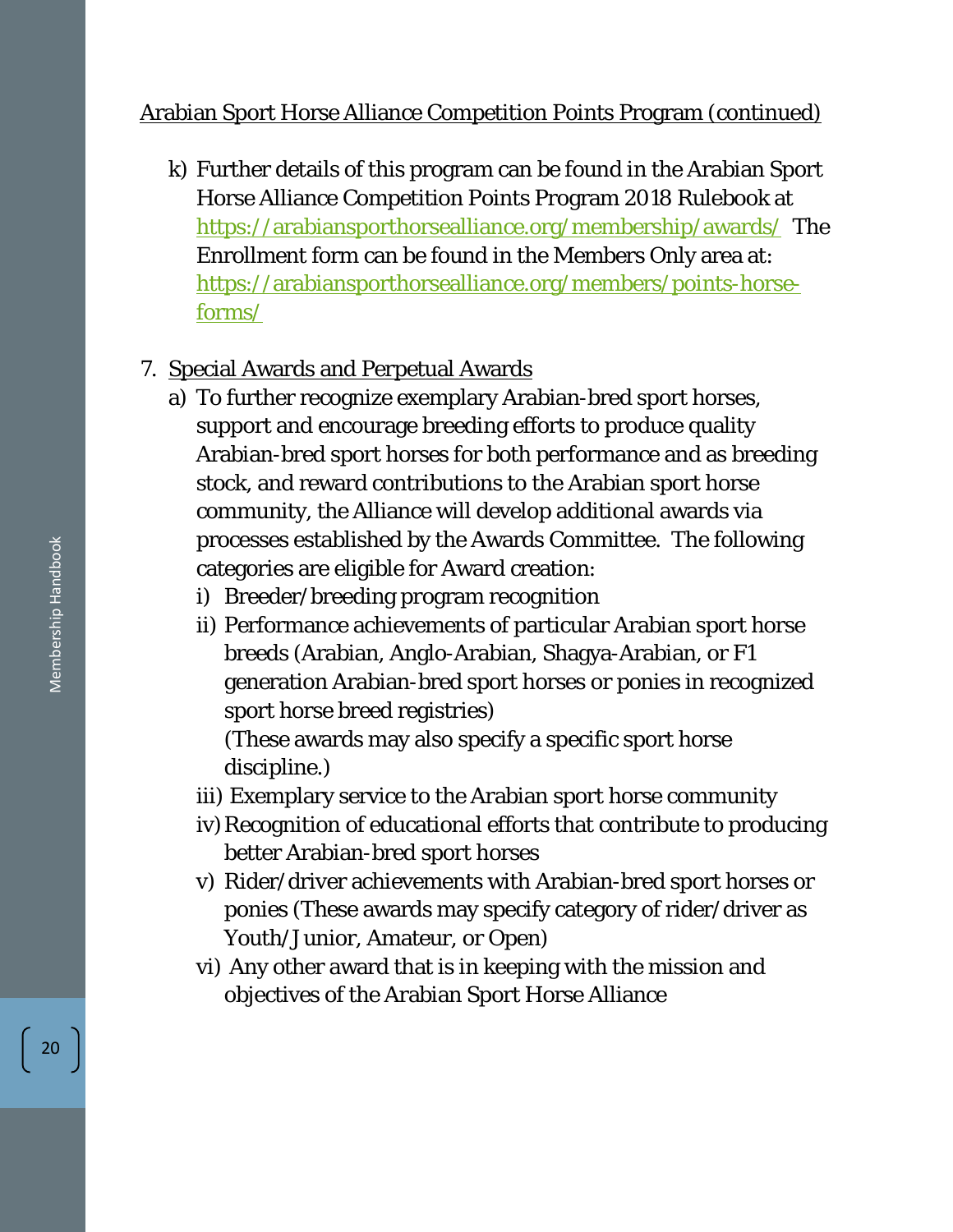## Special Awards and Perpetual Awards (continued)

- b) Members may submit proposals for awards through the Awards Committee for consideration.
	- i) Members may submit award proposals that they wish to sponsor as a one-time award, a recurring award, or as a perpetual award. The Awards Committee will work with such members in good faith to develop an award that is in accordance with the member's intentions and in keeping with the overall guidelines and criteria the Awards Committee establishes for awards and with the mission and objectives of the Arabian Sport Horse Alliance.
	- ii) Members may submit proposals for awards that they would like to see developed, but do not have an interest in co-sponsoring.
- c) The Awards Committee may develop award proposals to present to the membership for co-sponsorship.
- d) Co-sponsors may not be involved in the evaluation or selection of candidates for any award for which they are a sponsor. Determination of the award recipients must be a fair process without conflict of interest.
- e) Whenever possible, the Awards Committee will seek to balance the special awards offered to represent the full scope of the mission and objectives of the Arabian Sport Horse Alliance.
	- i) The Awards committee will make an effort to create awards to encourage and support purpose breeding of Arabians and Anglo-Arabians for the sport horse disciplines and to help raise the profile of the rare Shagya-Arabian breed to a wider community as part of the organization's mission to foster breeding of high caliber Arabian-bred sport horses.
- f) Criteria for awards should be as simple and clear as possible to facilitate the nomination and selection processes.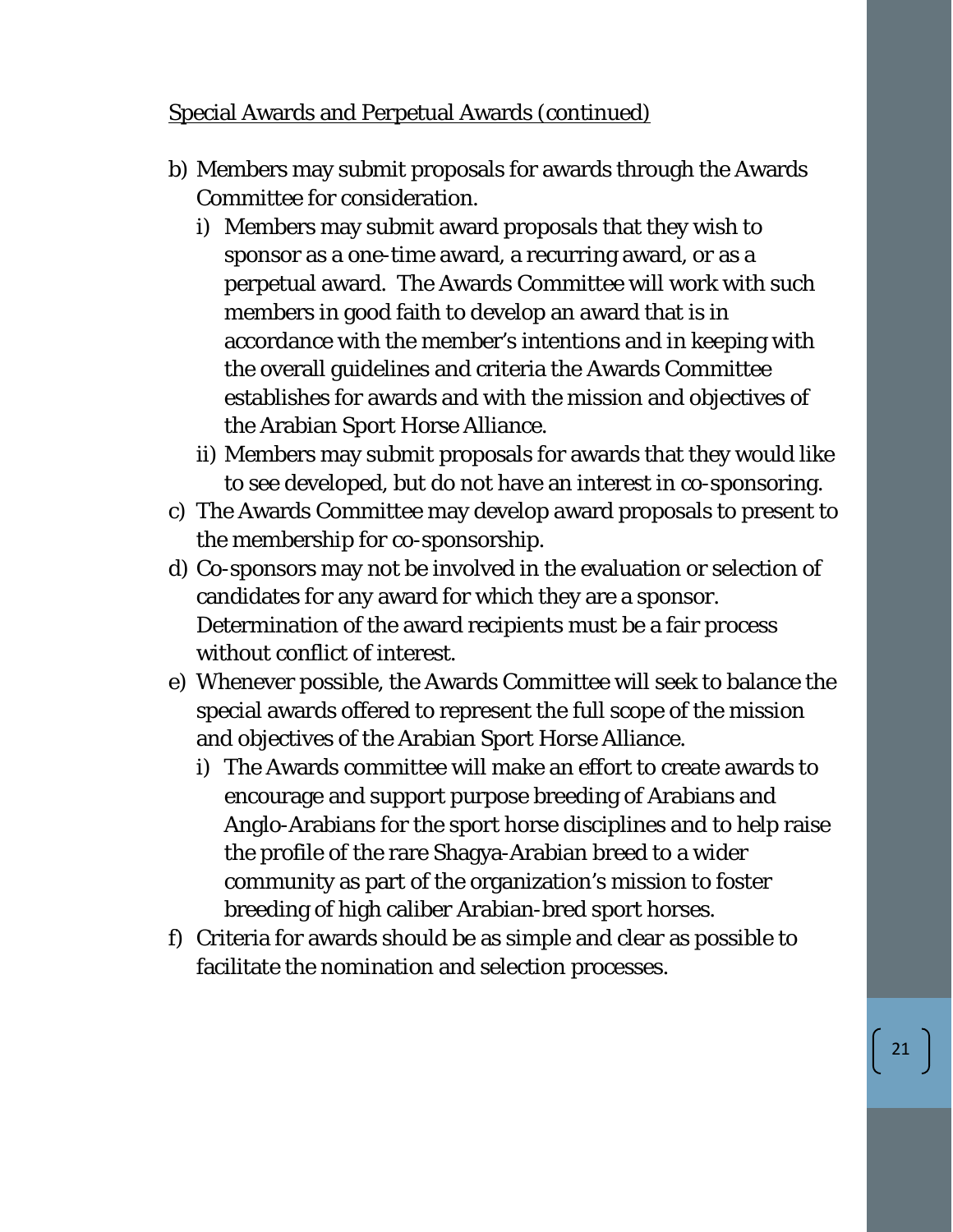# **Membership and Governance Structures**

The Arabian Sport Horse Alliance, Inc. is a membership based organization with a governing Board of Directors and Officers to manage the business and executive operations. The organization is entirely volunteer run with no paid employees. *(Please consult the official Bylaws for further details.)*

- 1. Board of Directors and Officers
	- a) Officers serve two year terms (initial Officers terms end on December 31, 2016)
		- i) The Officer positions are President, Vice President, Secretary, and Treasurer
	- b) Directors serve two year terms (In order to stagger the terms of Directors, two of the initial Directors' terms end on December 31, 2015; the other two initial Directors will serve through December 31, 2016)
	- c) Elections of Officers and Directors are held in conjunction with the Annual General Membership Meeting in the last quarter of the year.
	- d) As described in the Bylaws, the number of Directors shall be elected according to the number of current members. Four (4) Directors shall be elected if the membership is fifty (50) or less. One (1) additional member shall be elected for each additional fifty (50) members or fraction thereafter, to a maximum of nine (9) voting Directors. Any vacancies shall be filled only if the number of current members continues to justify the position.
	- e) Officers and Directors agree to abide by the Arabian Sport Horse Alliance Conflict of Interest Policy, the Bylaws, and all other rules and regulations established by the organization.
- 2. Official Meetings
	- a) The Board of Directors will hold at least three regular meetings throughout the year. Time and place to be determined by the Board of Directors.
- 3. The Annual Membership Meeting will be held in the last quarter of the year and announced at least 20 days in advance. Time and place to be determined by the Board of Directors. The option for members

Membership Handbook Membership Handbook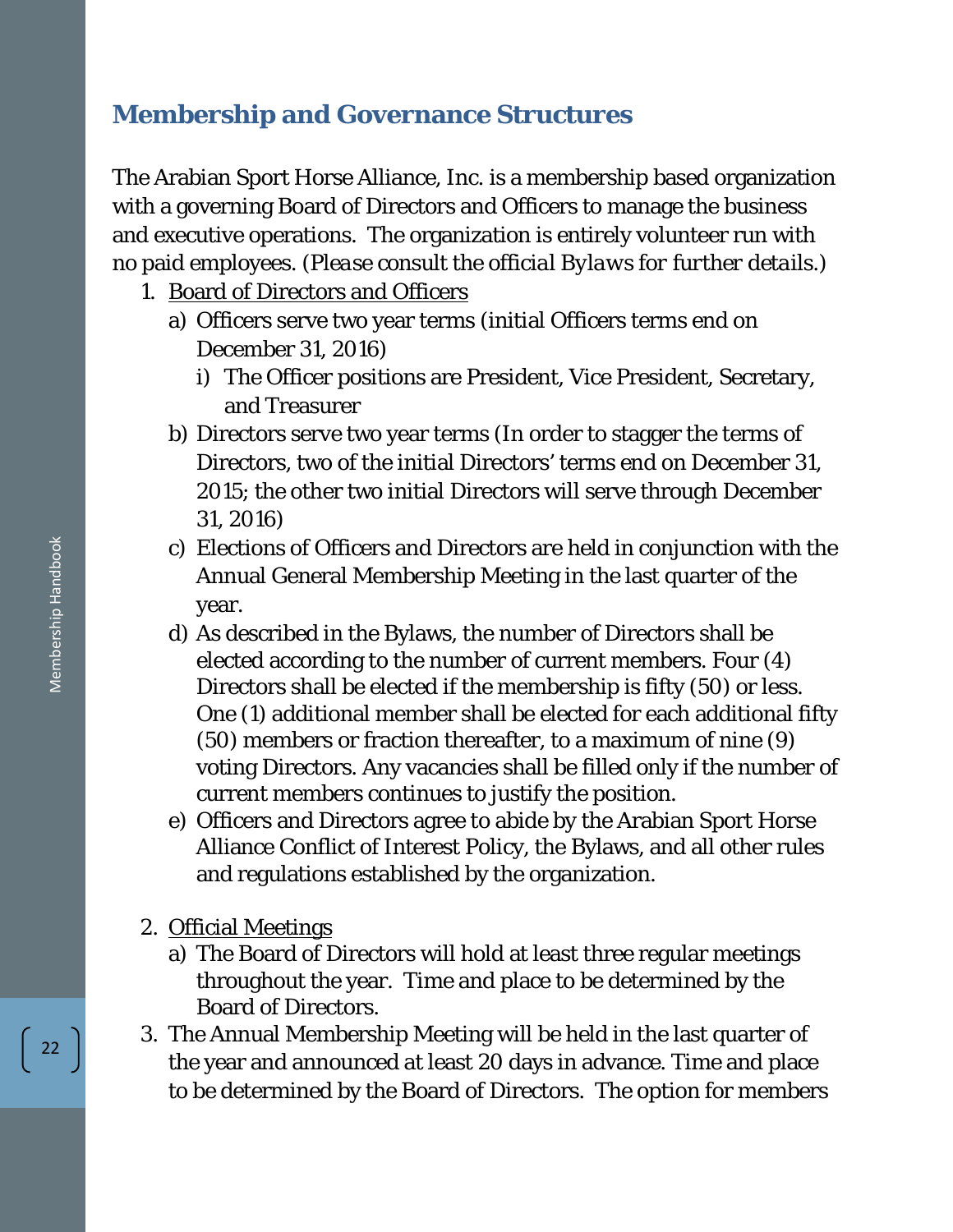## Official Meetings continued

to participate via some mode of teleconferencing will be offered whenever practical.

3. Committees

Committees are critically important to the functioning of the Arabian Sport Horse Alliance Organization. As a young, developing organization, the Alliance will rely on strong active Committees to work under the oversight of the Board of Directors to recommend, develop, and evaluate programs and policies and/or to carry out functions and duties as assigned.

- a) Committees are created upon the direction of the Board of Directors.
- b) Upon formation, the initial Chairperson of a Committee is appointed by the Board of Directors
- c) Subsequent Chairpersons are nominated and elected by the members of the Committee. Chairpersons serve through the end of the calendar year. The Chairpersons for the upcoming year are elected in conjunction with the Annual Membership Meeting. In any case where a vacancy occurs before the normal term is up, the members of the committee may elect a new Chairperson to serve out the term or request that the Board of Directors appoint a new Chairperson to serve out the term.
- d) Any member in good standing may be nominated for and serve as a Committee Chairperson. Members need not already be a member of the Committee to which they are nominated to serve as Chairperson.
- e) The President of the Arabian Sport Horse Alliance is an ex-officio member of all Committees.
- f) Committees may be decommissioned by a majority vote of the Board of Directors.
- g) Members of the Alliance who are eligible to serve on Committees may join a Committee by sending a request to the current Chairperson of the Committee. Members who join one or more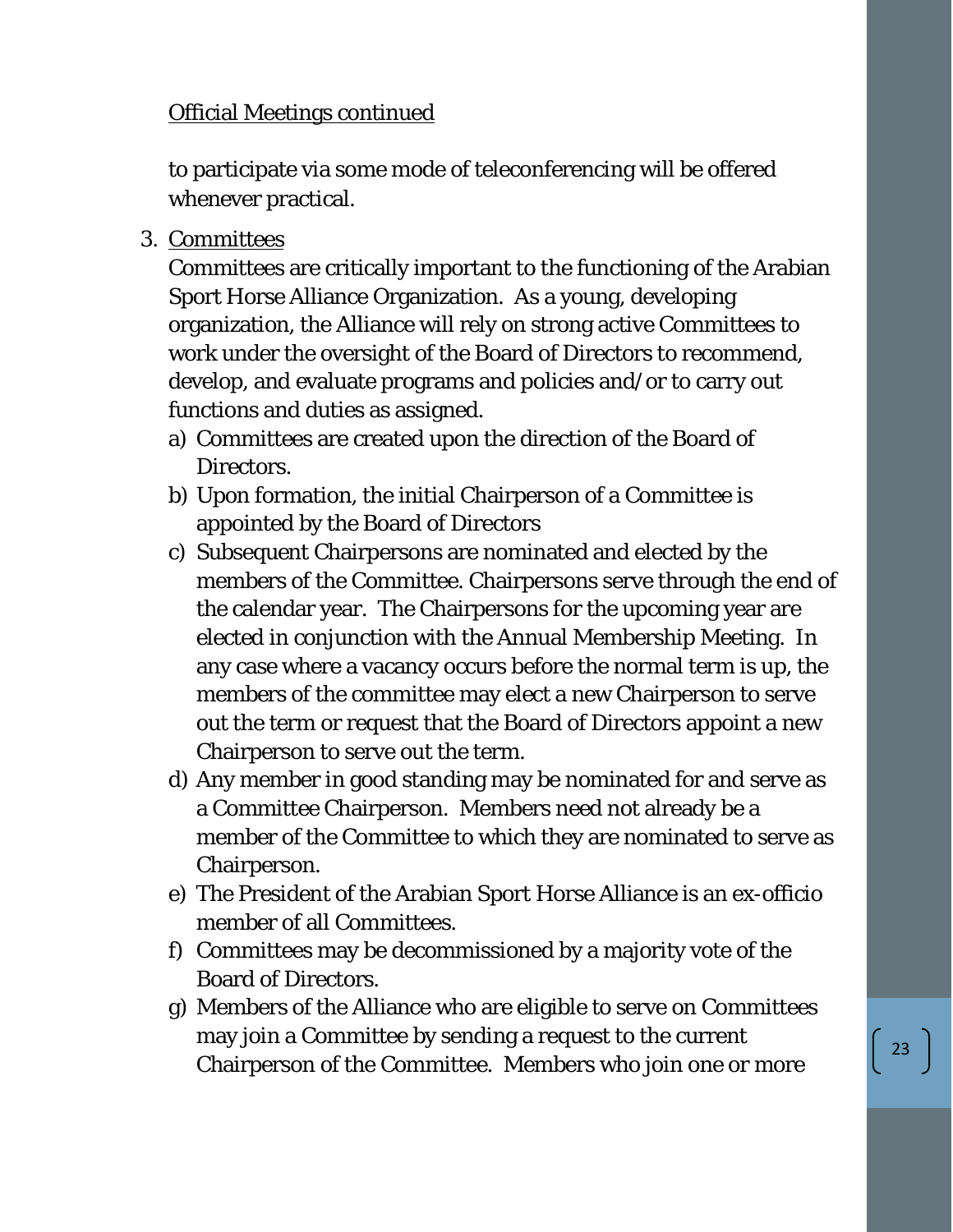#### Committees continued

Committees agree to abide by the rules and protocols that the Alliance establishes for those Committees.

- h) The Committee Chairpersons must submit regular reports on their Committee's activities to the Board of Directors. End of the Year reports and budgetary requests must also be submitted as directed by the Board of Directors.
- i) Committee Chairpersons must involve Committee members in discussions and allow members to vote on proposals. To facilitate communication and keep records of discussions Committees will utilize e-mail groups. Online teleconference applications may also be used for committee meetings as long as official minutes are recorded and filed.
- j) A partial list of Committees that may be created includes:
	- i) Membership Committee  $-$  to guide, develop, and monitor membership policies and practices. To review and recommend dues levels and categories
	- ii) Communications and Publicity Committee to develop media releases, social media strategies, create advertising, publish articles, and otherwise work to communicate the organization's activities, events, and mission to the public and within the organization
	- iii) Breeding Committee to develop programs to stimulate breeding of Arabian-bred sport horses and ponies and to encourage continual improvement of breeding stock
	- iv) Rules and Regulations  $-$  to recommend additions and changes to the current rules and regulations of the organization
	- v) Education and History to research, archive, create, and share educational and historical resources and develop educational programs relating to the breeding and performance achievements of Arabian-bred sport horses
	- vi) Youth Committee to manage and develop the programs for Youth Members
	- vii) Awards Committee to manage and develop the various Award Programs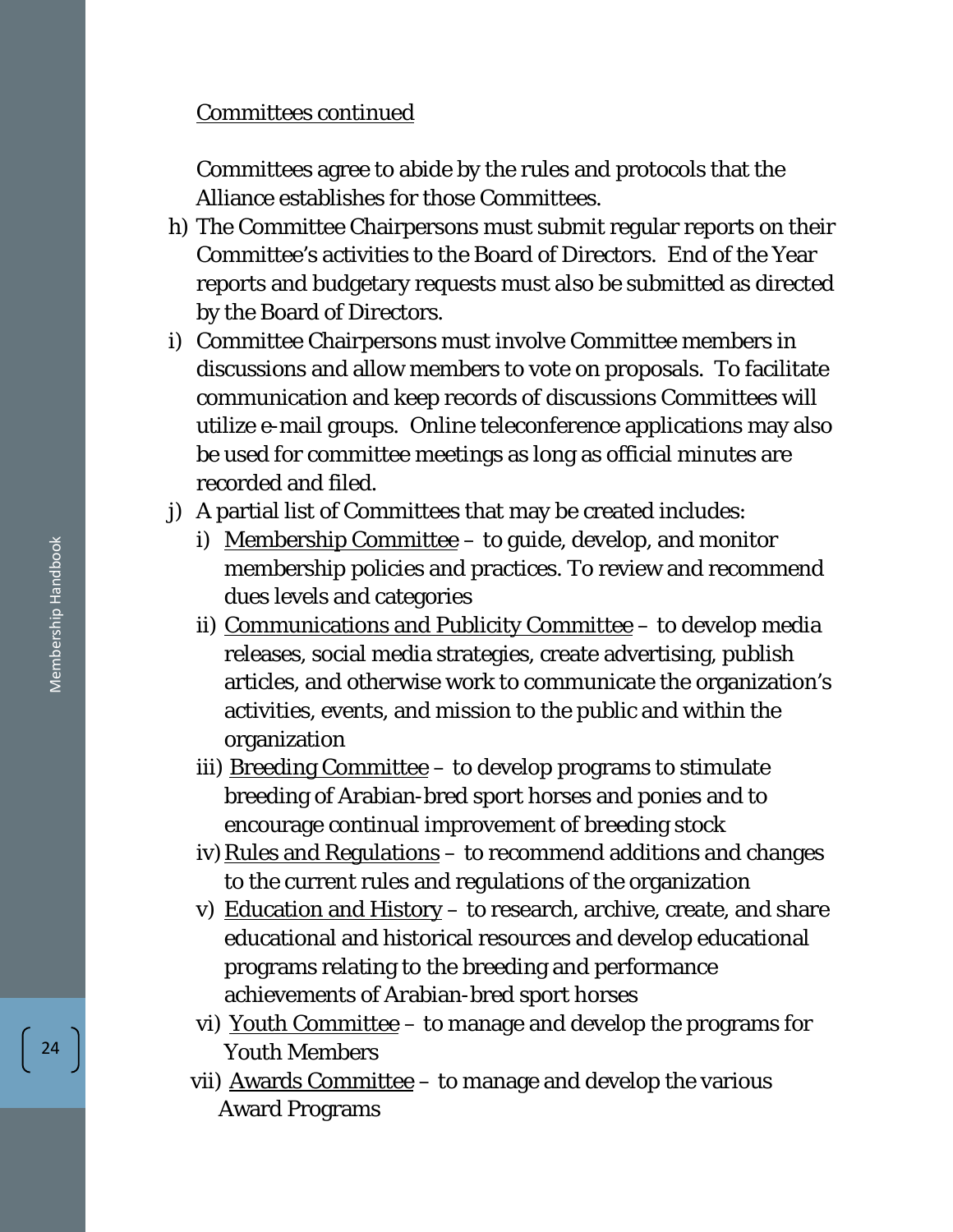## Committees continued

- viii) Honoree Committee a subcommittee of the Awards Committee to handle the Hall of Fame, Horse of the Year, and Lifetime Achievement nomination procedures and select finalist candidates
- ix) Points Program Committee -- a subcommittee of the Awards Committee to help further develop and improve the Competition Points Program
	- x) Development/Fundraising to explore, recommend, develop, and implement fundraising campaigns under the oversight of the Board of Directors
- 4. Other Positions

In addition to various standing and ad hoc Committees, the Board of Directors may establish task forces, special panels, and appoint individuals to perform certain duties as needed. Examples of such entities include:

- a) Nomination and Election Panel a special few member group appointed by the Board of Directors to oversee the nomination and election of Officers and Directors
- b) Horse Recording Verification Panel 3 person panel to consider and adjudicate any Arabian-bred sport horses and ponies without full registration to determine if sufficient documentation or provenance exists to assign a designation of either "Documented Arabian Lineage" or "Presumptive Arabian Lineage" for eligibility in Alliance Arabian sport horse recording and programs
- c) Points Program Administrators to enter enrollment information and Tally Sheet submissions into the database and to perform verification of reported results as warranted.
- d) Points Program Verification Panel to perform end of year verification of Points Program results for awards
- e) Liaisons to communicate with specific organizations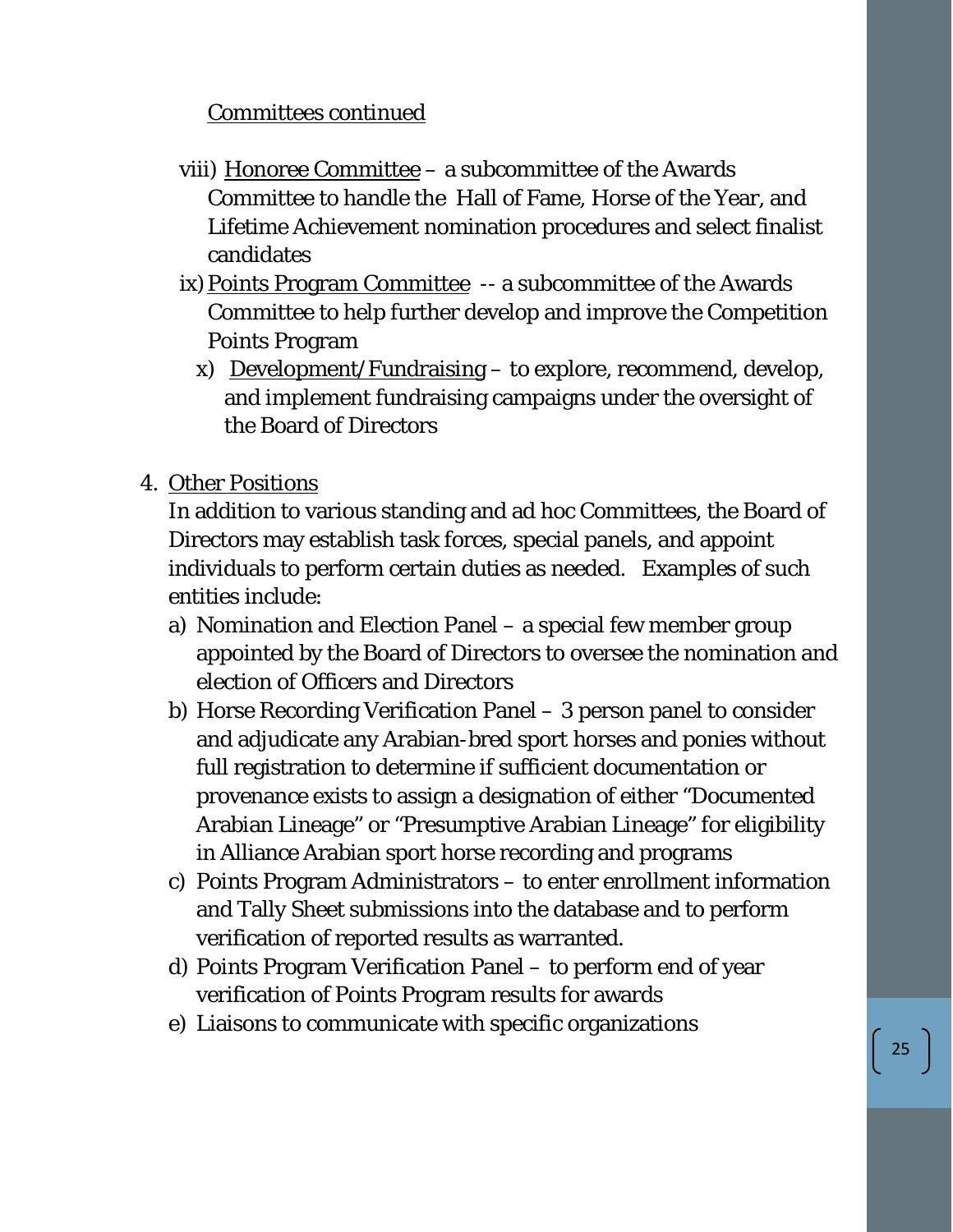## **Other Programs and Activities**

In order to fulfill its mission and objectives, the Arabian Sport Horse Alliance, Inc. will engage in a variety of other activities and develop initiatives as resources permit. A few examples that are at various stages of development or implementation:

#### 1. Outreach and Cooperation

Coordinating with other organizations including AHA clubs, the AHA registry, Sport Horse and Sport Pony registries (NASS, PShR, ATA, AHS, GOV, RPSI, Weser-Ems, etc.), and sport horse discipline organizations and governing bodies on matters of common concern.

- a) As part of the "big tent" philosophy of the Alliance, the organization will network with other organizations to advocate for, promote, and support activities and fair policies for Arabian-bred sport horses and ponies.
- b) The Arabian Sport Horse Alliance, Inc. is an Affiliated Group Member of the US Sport Horse Breeders Association.
- 2. Stallion Performance Test and Mare Inspection Initiatives
	- a) The Arabian Sport Horse Alliance is investigating opportunities to assist Arabian sport horse breeders who want to have their purebred breeding stock evaluated according to universal sport horse standards to access already existing and respected processes for their purebreds.
	- b) Educational support for Arabian sport horse breeders who are considering involvement in Shagya-Arabian, Warmblood, or Sport Pony breeding registries.

#### 3. Database development

In order to determine which bloodline nicks are most successful in Arabian sport horse and pony breeding there must be sufficient information available to create a record of Arabian-bred sport horse performance success to reveal links between performance achievement and bloodlines.